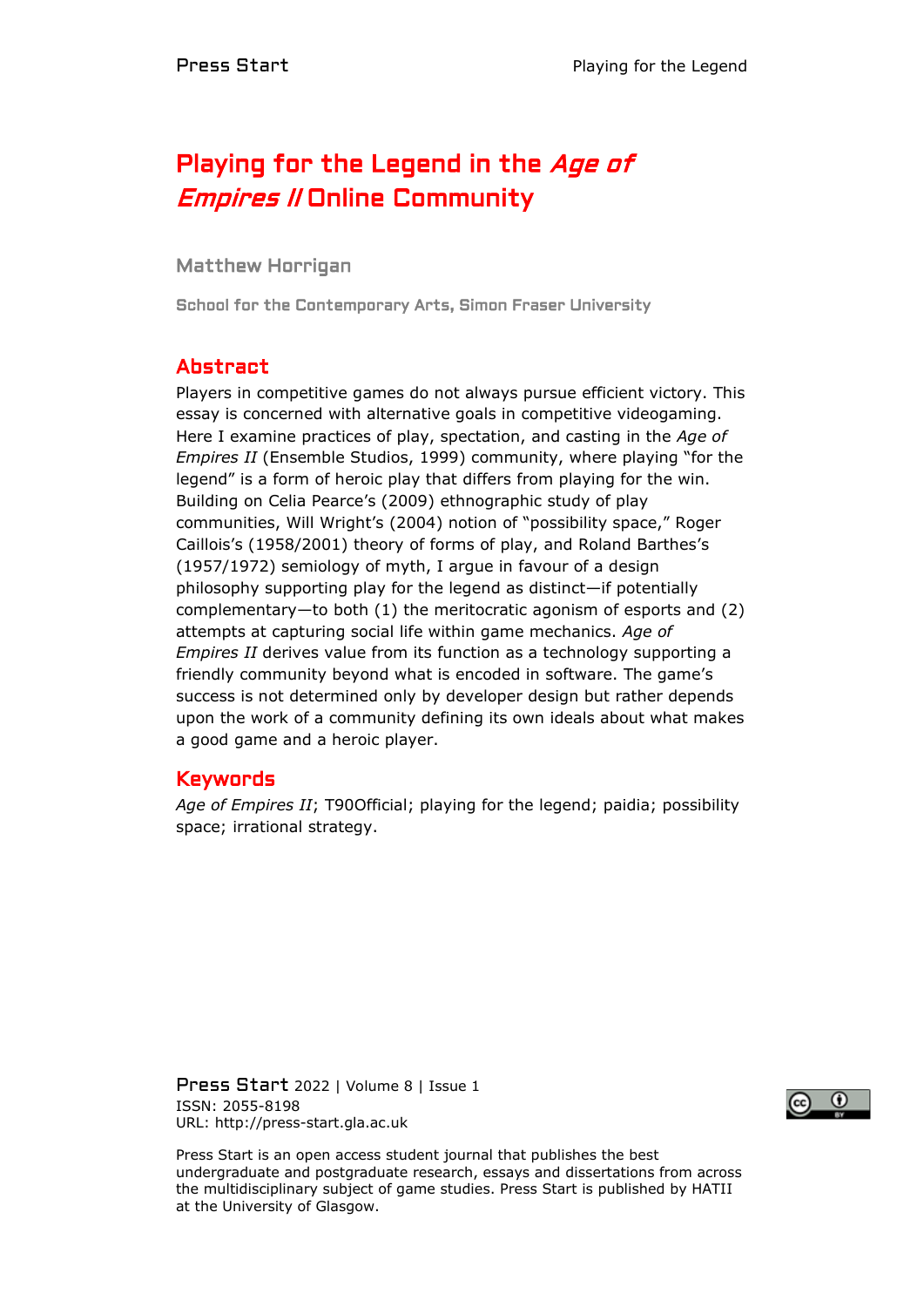# Introduction

Whatever its mistakes, mythology is certain to participate in the making of the world. (Barthes, 1957/1972, p. 157)

YouTube critic Noah Caldwell-Gervais (2020) ascribes *Wolfenstein: Youngblood* (MachineGames, 2019) a design philosophy in which a game is "a space to socially inhabit, perform activities, and, sometimes, spend money in, like a hyper-violent, thematically focussed Dave and Busters" (2:28). Gervais sees a financially motivated corporate trend in the notion of game as whole arcade, echoing the famous line from Phil Alden Robinson's *Field of Dreams* (1989) that "if you build it, [they] will come"—and they will spend. But videogames do not emerge as social spaces just because developers have furnished them as playgrounds. In this essay I describe the community congregating around the decadesold real time strategy (RTS) game *Age of Empires II* (hereafter *AoE2*; Ensemble Studios, 1999), and the online activities of esports caster T90Official (T90), who cultivates a network where spectation and gameplay feed into each other. In the online community of *AoE2*, competitive tactics serve to express players' creativity, boldness, and humour.

In practice, community lexicon follows T90 in using the term "legend" for a player who distinguishes themself with a risky and funny strategy that pays off through one of the following: victory despite apparent odds, other players' chagrin, or the revelation of an alternative perspective on the game. For example, one instalment in T90's "Low Elo Legends" YouTube series features a player building their base as a beautifully-organized city instead of focussing on defeating their opponent (T90Official, 2020a). A legend involves a convergence of player, performance, and audience. The characteristics of legendary play are constructed occasionally as player creativity, humour, emergent narrative, and commentator framing intervene between victory conditions, game mechanics, and efficient strategy. Using an ostentatious strategy likely to achieve legend status is described by players as playing "for the legend." Casting and spectation help to define the value of legendary play by connecting players with audiences.

# Casting Community Games

### The Movement of the AoE2 Community

*AoE2* and its player community have developed together over several decades. Ensemble Studios released *AoE2* in 1999 as a sequel to 1997's *Age of Empires*, which included among its design specifications 8-player "epic battles" over the Internet (Bettner & Terrano, 2001, p. 1). Updates since *AoE2*'s initial release have included a 2001 PlayStation port, a 2013 "HD Edition" and a 2019 "Definitive Edition," with various expansions, patches and third-party mods in between. Discourse about *AoE2* strategy originally appeared in printed manuals (e.g., Radcliffe &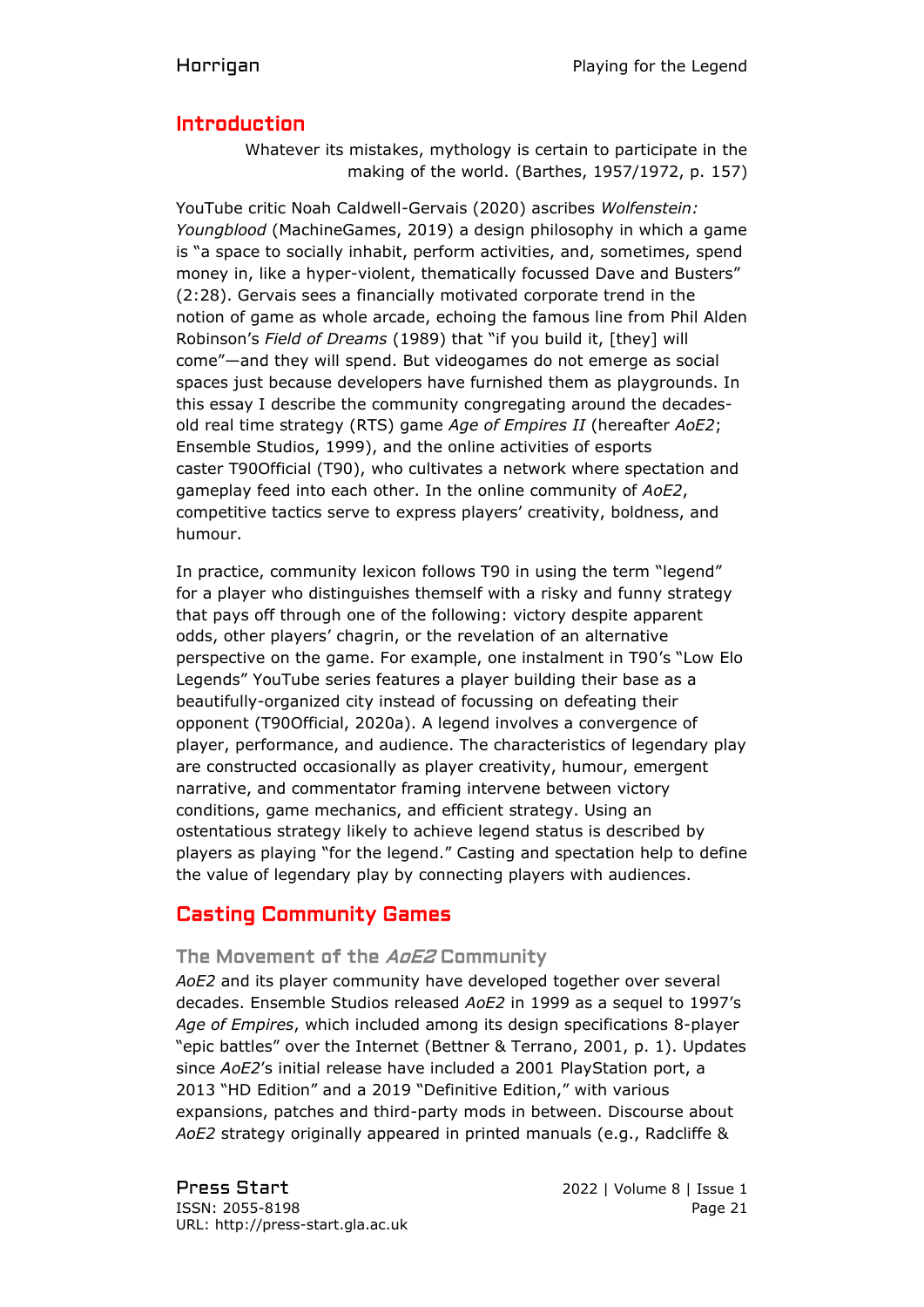Schuytema, 2000) now obsoleted by successive game updates, new strategies, and new information sources (forums, YouTube, etc.). Primary source gameplay information is also widely available: *AoE2* has supported game recordings in a structured data format since its earliest version, and the "Siege Engineers" player collective now maintains an open database of game recordings. As *AoE2* developers Paul Bettner and Mark Terrano (2001) note:

The game recording feature was one of those things that you just happen to stumble upon as an "I could really use this for debugging" task that ends up as a full-blown game feature. Recorded games are incredibly popular with the fan sites as it allows gamers to trade and analyze strategies, view famous battles, and review the games they played in. (p. 2)

*AoE2*'s longevity as a multiplayer platform has seen its players move from one online venue to another, from the servers at MSN Gaming Zone, to Gamespy, Gameranger, and International Gaming Zone—the latter subsequently renamed Voobly—and finally to Steam.

### AoE2 in Esporting and Videogaming

*AoE2*, as a digital artefact central to a human community, now serves multiple roles. To begin with, it is both an esport and a videogame. That distinction, between esports and videogames, may be drawn along a variety of lines. Some commentators distinguish the two based on magnitude of skill, focussing on the ways esports players take their gaming more seriously than regular players (Kauweloa & Winter, 2019, p. 39). Such definition may help esports practitioners seek funds and attention by appealing to professional sports' rhetoric of meritocracy, advertising some participants as athletes superior to others.<sup>1</sup> However, the discussion of esporting as super-skilled gaming masks a greater conceptual difference between videogames and esports. Where a videogame is a piece of software that may afford various uses, an esport deploys a videogame toward a particular style of play. The difference between esports and videogames is not just a difference of degree or quality, but of level of analysis; it is less like the difference in ability separating a professional athlete from an amateur one than the difference in type between the practice of soccer and the technology comprising a field with nets and a ball. For example, the term "CS:GO" (*Counter-Strike: Global Offensive*; Valve, 2012) has a double meaning, referring both to the videogame software developed by Valve and available for purchase on Steam; and to the practices of players engaged in *CS:GO* tournaments and other sporting events. These events use the videogame, but in addition feature cultural apparatuses including arenas, spectators, casters, and prizes. While every esport

<sup>1</sup> Indeed, the culture of videogaming in the manner of a sport has received political critique for its "toxic meritocracy" (Paul, 2018).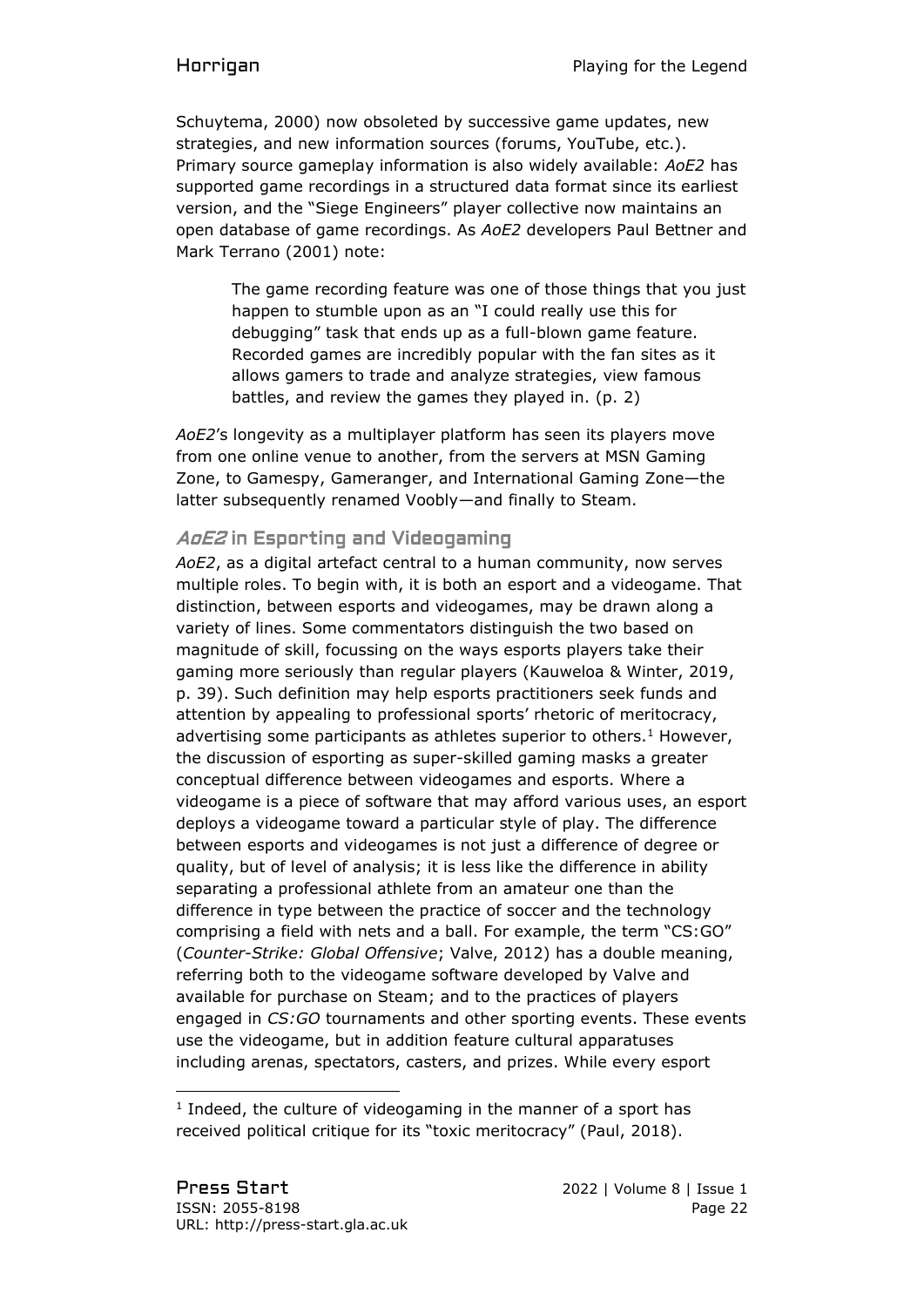involves some videogame, not every videogame is played as an esport; and, for videogames that are used in esports, not every match played is part of the esport. Further still, while some videogames, often through a combination of community and developer support, orient strongly toward the competitive attitude of a sport, others afford multifarious play styles of which the sporting is just one. Such is the case for the videogame *AoE2*, which supports many play practices, including those of esports professionals, streamers, and amateur players.

In *AoE2* esporting usually occurs in a streaming context (although not all streamers play the game as an esport). Few of the world's best *AoE2* players earn a living wage from prizes (ESports Earnings, 2021b). Streaming, however, provides an alternative revenue source, with highly skilled players like TheViper and Hera producing content emphasizing their fast-paced gameplay (e.g., Hera, 2021; TheViperAOC, 2020). Additionally, casting—normally linked primarily with esporting—has become important for *AoE2* amateur play through T90Official's casts of games drawn from the community archive.

### Streamers, Casters, and the Media-Game

The term "caster," referring to the esports analogue of a sportscaster, derives from the software SHOUTcast, used to add voiceover to gameplay video, in a mediatized extension of live commentary (theScore eSports, 2018; Nullsoft, 1998). A match captured together with caster commentary is a "cast." Within a cast, a "call" is an individual utterance by a caster. As with live sports, some caster calls are as famous as the plays upon which they comment (theScore esports, 2020). Esports casters have thus risen to public prominence alongside esports spectatorship itself, as part of videogaming's turn into what T.L. Taylor (2018) calls "media entertainment," echoing majorleague sports' development into "media-sports" (pp. 136–137). At large tournaments, casters perform two main tasks: colour commentary, "fill[ing] in the gaps of live play with informative analysis," and play-byplay, "improvis[ing] a rich narrative of hype on top of live games" (Kempe-Cook et al., 2019, p. 1). Play-by-play also makes the game more accessible by aurally describing visual events and providing exegesis of complicated gameplay.

While casting has achieved greatest prominence at large tournaments, streaming has simultaneously emerged as a medium for videogame players to generate live television from their private spaces. For some, streaming has turned into full-time work (Johnson & Woodcock, 2019a). Like many small-scale media producers, streamers intersperse roles that larger production environments would differentiate, whether working to engage viewers in (Glas, 2015), and provide "paratext" for (Burwell & Miller, 2016, p. 110) their own gameplay, or interleaving the dual caster tasks of colour-commentary and play-by-play. As with streamers, players need not necessarily approach the skill levels associated with professional esports. Rather, streaming affords a plethora of alternative

Press Start 2022 | Volume 8 | Issue 1 ISSN: 2055-8198 Page 23 URL: http://press-start.gla.ac.uk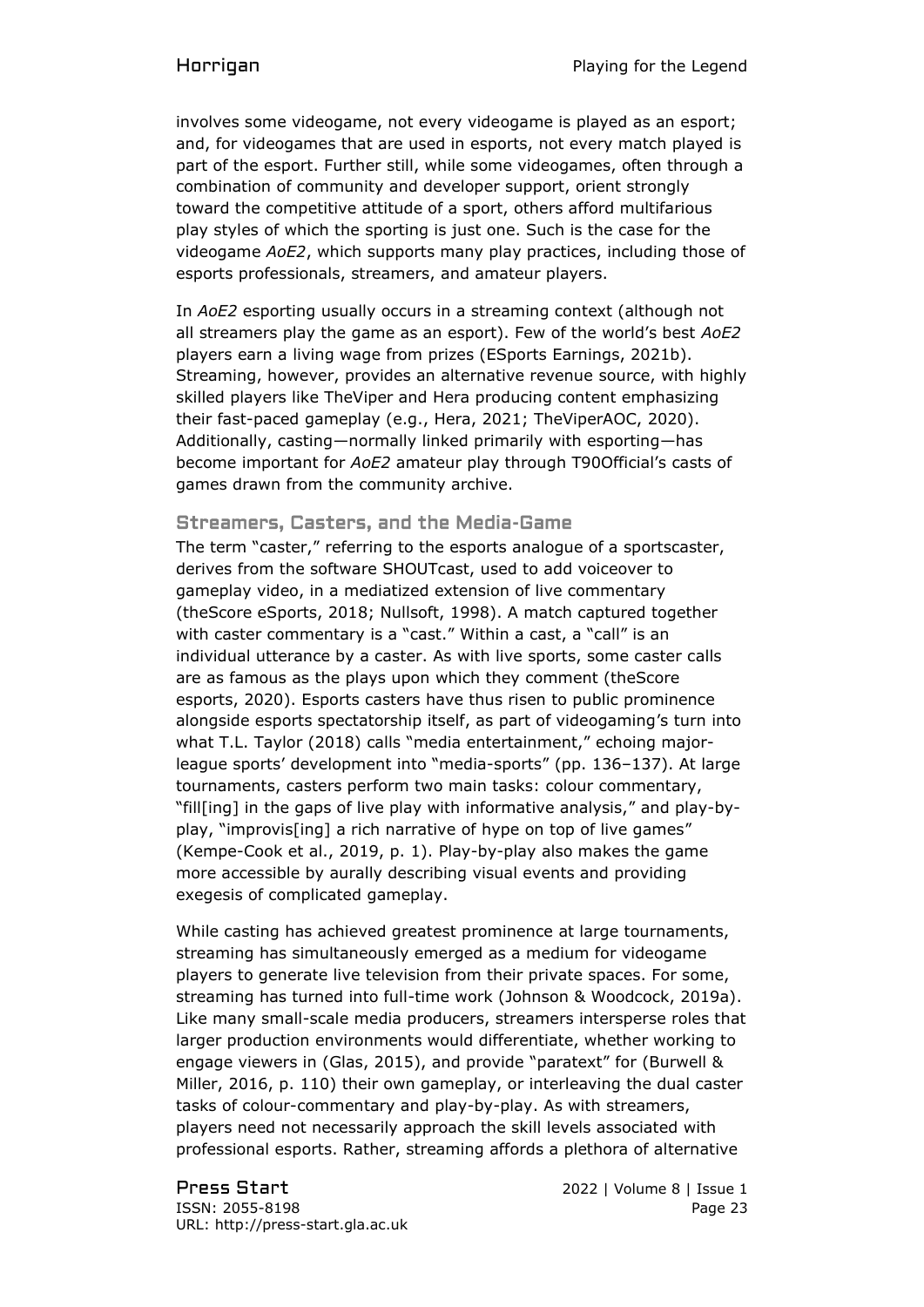practices and videogame-affiliated identities. As Mark Johnson and Jamie Woodcock note (2019b), streamers on Twitch have exercised a pervasive influence upon the videogame industry by advertising, reviewing, and purveying knowledge about how to play digital games (p. 684). In the case of *AoE2*, the streamer T90Official has taken on an especially large number of roles, combining those of caster, independent tournament host, and community organizer.

## T90Official and Guided Spectation

T90Official ("T90") is an *AoE2* player working as an indie caster, active during the Voobly and Steam eras as part of a constellation of *AoE2* focussed video providers. T90 distributes his casts as live Twitch streams and fixed YouTube videos, sometimes "cocasting" with other community members or "recasting" other players' prerecorded matches and matches he played in himself (e.g., T90Official, 2019d). In addition to casting, T90 organizes tournaments, solicits and publicizes various custom *AoE2* mods, and monitors players' forum posts (T90Official, 2020c). Since T90's understanding of the game extends beyond theorycrafting to focus on the styles of individual players, his colour commentary has become an oral history of the player community (see Champlin, 2019, pp. 26–27 on oral histories in Twitch streaming). On Twitch, T90's casts appear as gameplay video and caster voiceover together with a chat feed in which livestream spectators carry on their own running paratext, including miniature custom images that facilitate a discourse of visual memes. The spectator paratext in turn provides fodder for T90's commentary, which is further regularly interrupted by text-to-audio messages sent by crowdfunding donors. The whole apparatus delivers a clamorous audiovisual experience, albeit one without the continuous texture of crowd sounds characteristic of an arena event. T90 then uploads some of his recorded casts to YouTube, preserving audience commentary alongside gameplay and caster calls.

A display mod called CaptureAge (Dico et al., 2019) affords T90 the option to observe and share with spectators any player's point of view, together with additional data including the number of in-game entities under each player's control and the upgrades in effect for those entities. Spectators, despite sharing T90's privileged vantage point, do not share the privilege of steering the viewport—the caster chooses what the spectators can look at for each point in time. In seeing what players cannot, T90 and his audience avail themselves of a dramatic irony more pronounced than is customary in live sporting contexts, where players cannot usually hide from each other's view for more than a moment. *AoE2* players, in contrast, can see the full extent of opponents' strategies only by spectating, after the fact, upon matches they have already played in.

The influence of spectation permeates the entire world of online multiplayer *AoE2*, as Siege Engineers, CaptureAge, and T90's video channels combine to transgress boundaries between the public and

Press Start 2022 | Volume 8 | Issue 1 ISSN: 2055-8198 Page 24 URL: http://press-start.gla.ac.uk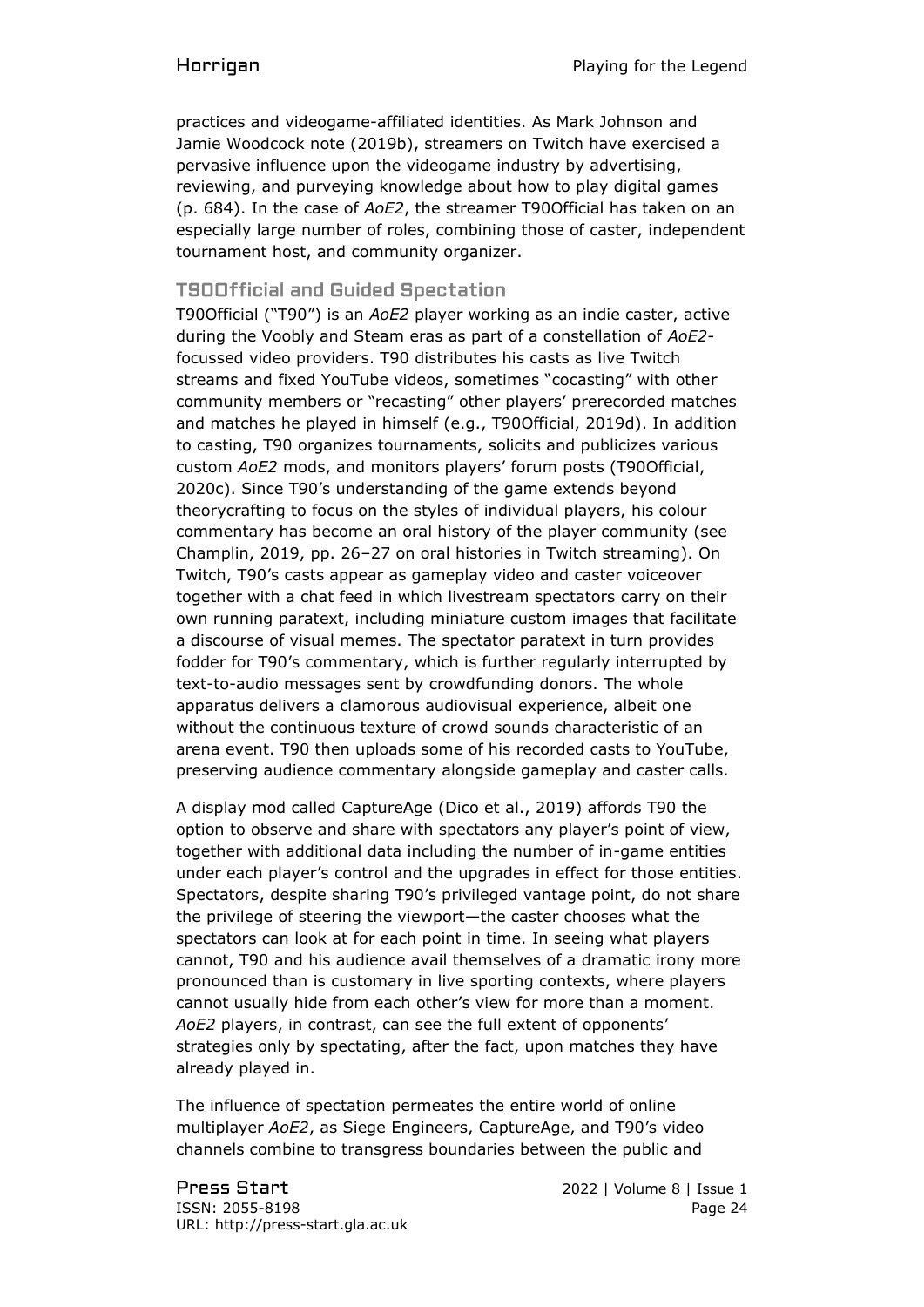private. While an honour system discourages spectators from leaking information to players during a live-cast match, it seems accepted practice for T90 to broadcast any archived match, at will, without its players' knowledge or specific consent (see T90Official, 2020b, 13:26). Any recorded match has the potential to be uploaded to the archive, and any match can be recorded by any of its participating players as long as the hosting player has enabled match recording. Thus, the community's archival practices extend beyond the media sport model, as any match has the potential to become a public showmatch. With the potential for publicity infecting even mundane leisure, online multiplayer *AoE2* has taken on a mediatized flavour independent of esports' explicit professional trappings. We might call it a media-game.

# Metas and Playing for the Legend

To understand how playing for the legend emerges from *AoE2* as mediagame, the below sections make a close reading of *AoE2*'s mechanics and the ways in which its community uses them. *AoE2* affords a relatively wide selection of play styles and mechanical variations. Depending on the software settings, the number of players competing in a match can range from two to eight. Players may or may not be able to make alliances with each other (the "diplomacy" mechanic). They may or may not be able to win in teams (the "allied victory" mechanic); if not—the usual case—even the most battle-tested alliances must eventually break for the sake of determining a single winner. Players can text chat, either by sending messages to specific other players or to the entire group. As in most multiplayer videogames, players can concede, and it is community custom to send the message "gg" for "good game" before doing so. The community also has a specific lexicon for discussing strategy. T90 refers to commonly recognized strategies as "strats." Especially efficient strats adapted for a specific context are "metas," short for "metagame."<sup>2</sup>

In a type of match T90 calls a "community game," players of varied skill levels congregate to watch and participate. T90 selects entrants to community games by lottery from spectators on his Twitch channel at a certain time (T90Official, 2018a). Community games typically feature a full complement of eight participants, with diplomacy, but not allied victory, enabled. In player vernacular, terms like "2v2," "1v1," or "2v1," refer to different emergent configurations of multiplayer confrontation, as players attempt to recruit allies to gang up on each other. More than anything else, a player's alliances determine their strategic success in community games. Thus, their chat rhetoric, often idiosyncratic, becomes pivotal to their strategy. Metas that would help a player achieve strategic dominance in a strict 1v1 context often meet with

<sup>2</sup> What T90 calls metas are specifically what Stephanie Boluk and Patrick LeMieux qualify as "strategic metagames," in distinction to many adjacent uses of the term metagame (2017, p. 216).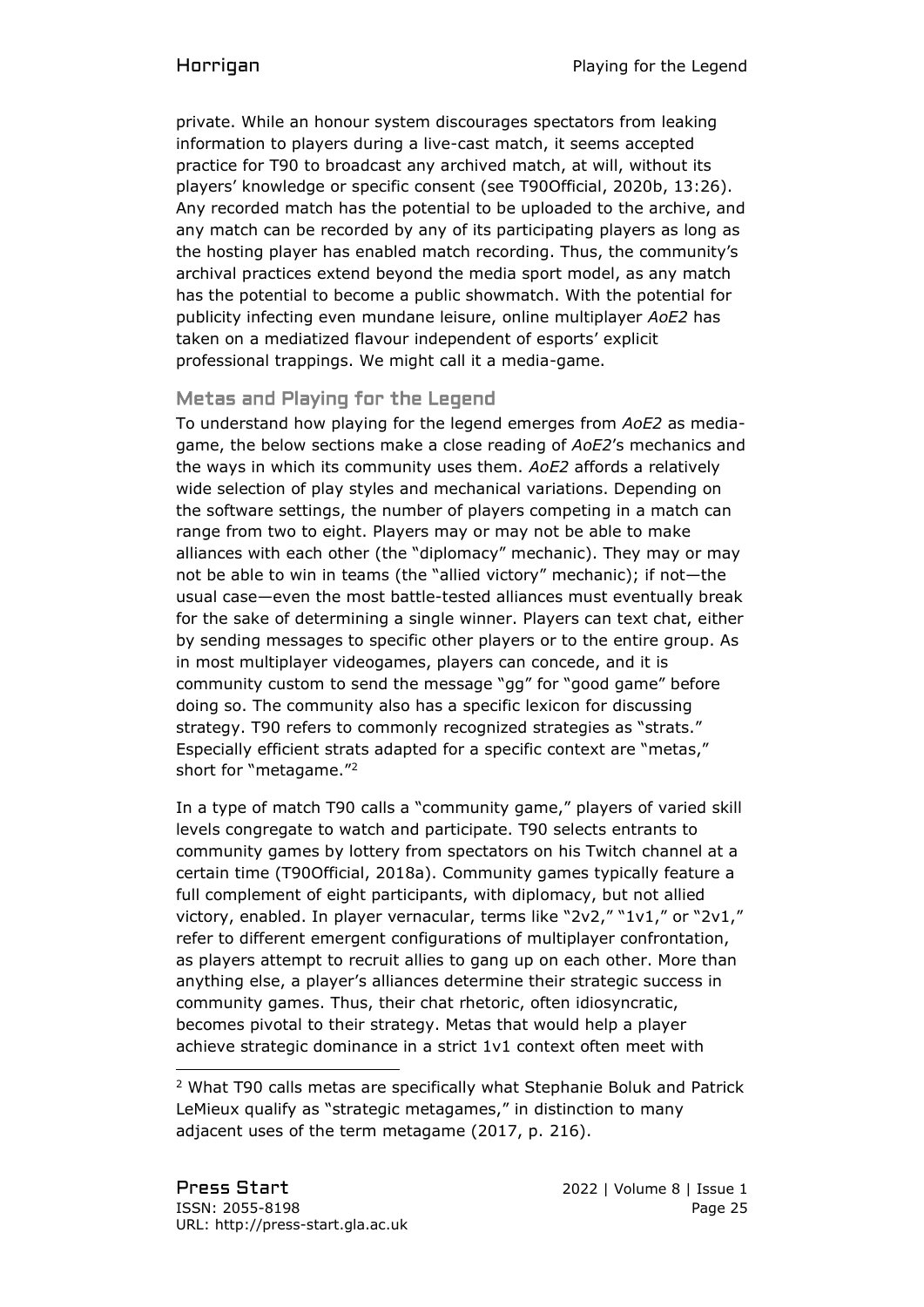defeat amid the vicissitudes of diplomacy, or as Michael Debus (2017) calls it, the "social metagame" (p. 2). The case study below, "The Legend of Noob Nothing," shows how the presence of the social metagame creates a particularly salient arena to produce legendary play. In the logic of the *AoE2* community, to become a hero of legend is not only an agentic, but also interpersonal, event.

### Canvases for Memes

Humour is central to the discourse and competitive play of the *AoE2* community. To some degree the role of humour, here, can be inferred given the prevalence of parody in online communities. However, it is worth attending, starting here, to the way the clamour of a community game configures itself around an evolving collection of in-jokes, and the way those jokes influence the structure of the game on seemingly every level of analysis, whether focussed on spectacle and media presentation, competitive tactics, or player discourse.

For example, community games often use maps submitted to T90 by other players. Players take mapmaking as an opportunity for meme humour. Here, some of the many resources in the game are fish, and one of the possible types of fish is salmon. After T90 uploaded a picture to social media of himself holding his baby nephew, a fan found the image and edited it to replace the baby with a salmon. Since then, other players have produced maps for T90's casts where the only type of fish is salmon (T90Official, 2019g). Salmon has thus become part of *AoE2* community lore. T90's repertoire of custom maps also includes absurd challenges which stage the map in an antagonistic role toward players. For example, "Forest Nothing" is a map covered almost entirely with trees that must be chopped down to make space for any other strategy (T90Official, 2016, 2019b). T90 and many other high-level players have a public love-hate relationship with Forest Nothing, to the extent that "Next Game Forest Nothing" has become one of T90's catchphrases (T90Official, 2018b). Player-mapmakers may lay out the topographies of their maps to resemble shapes, like, say, a pair of pants; or to put most of the resources in strategically awkward places, like small islands. Some mods add additional bizarreries: units that explode like bombs upon death, for example (T90Official, 2019c), or an ability to upgrade units excessively, eventually producing, say, villagers that move so fast as to teleport across the map. The popularity of bizarre mods in casts demonstrates a community willing to forego the balanced mechanics of overt meritocracy in pursuit of novel playing and spectating experiences (see T90Official, 2019a for a particularly extreme example). Goofiness and a willingness to experiment characterize even the players most proficient with traditional game modes, whose practice as efficient competitors informs, but does not circumscribe, their participation in community games.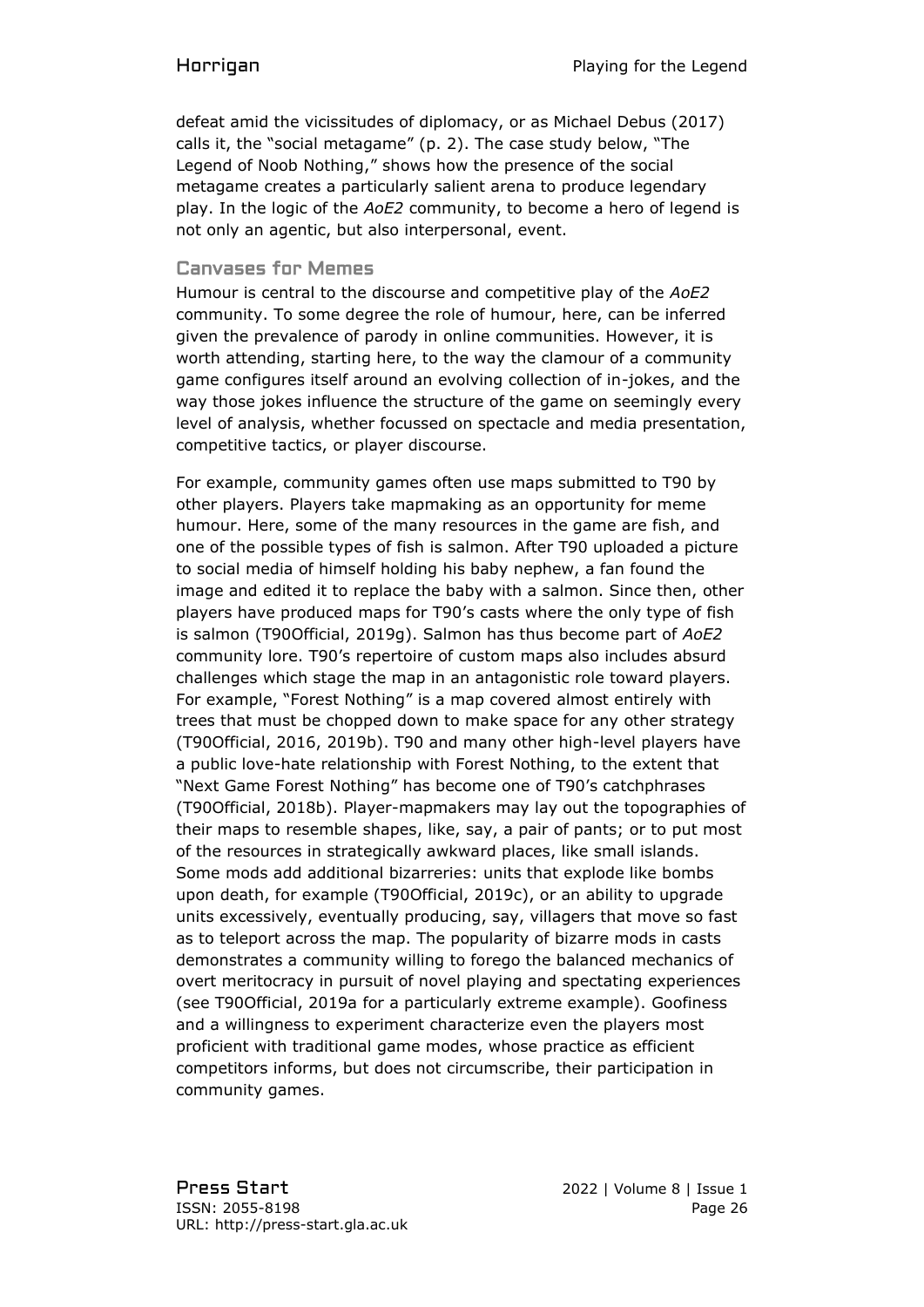# The Legend of Noob Nothing

One of T90's most popular YouTube uploads is "The Legend of Noob Nothing" (T90Official, 2019e), a cast of a community game in which the eponymously self-deprecating player succeeds despite poor technique. This section uses "The Legend of Noob Nothing" as a case study in T90 and the *AoE2* community's method of legend production.

T90's casts comprise four phases: early-, mid-, end-, and post-game. In the early game, as players begin gathering resources, T90 describes the match's rules, including relevant mods, along with the map and how it may advantage certain players' positions. T90 comments occasionally on early signs of unusual strategy or instances of good or bad luck, such as units killed by AI entities, or preponderances of resources. The game type for "The Legend of Noob Nothing" is 8-player nomad diplomacy relic regicide: an eight-player match where players can make and break alliances and are free to choose their base's initial location. A glowing Relic sits in the bottom right corner of the map, protected by a forest covering about half the map's surface area. The first player to seize the relic and hold it in their Monastery for 350 in-game years, or roughly 20 minutes, wins (T90Official, 2019e, 55:26). To reach the relic, they will need to chop their way through the forest, either by harvesting the wood using villagers or knocking trees down using siege engines. A thin beach and an ocean with small islands occupy the remaining map space, forcing players to build near each other. Meanwhile, each player has a single fast-moving "King". If a player's king is killed, they lose the game, and their units revert to AI control for the remainder of the match. T90 offers a token reward of 20USD for each regicide regardless whether the kingslayer ultimately wins.

Through the mid-game, each player, unless prematurely defeated, progresses through a series of four upgrade levels ("ages"), which introduce different units to create and upgrades to acquire. The available units and upgrades vary per faction, so the balance of advantage shifts between factions depending on their respective age attained; the Turks can access especially powerful gunpowder-equipped units late in the game, while the Vikings may gain an early advantage on water using longboats. In contrast to the late game's attrition, players eliminated in the middle of a diplomacy match usually fall to risky or tricky tactics. By the "The Legend of Noob Nothing"'s mid-game, player [NRQ]Krounch is allied with player kanizzatata, but surrounds kanizzatata's base anyway with walls, castles and military units (T90Official, 2019e, 33:14). Kanizzatata loads their King onto a transport ship and flees. [NRQ]Krounch lets kanizzatata's King go, maintaining "allied" diplomacy status until the transport ship has reached open waters, where, out of sight of the other players, an explosive Demolition Ship from [NRQ]Krounch intercepts kanizzatata's transport and sinks it (Figure 1).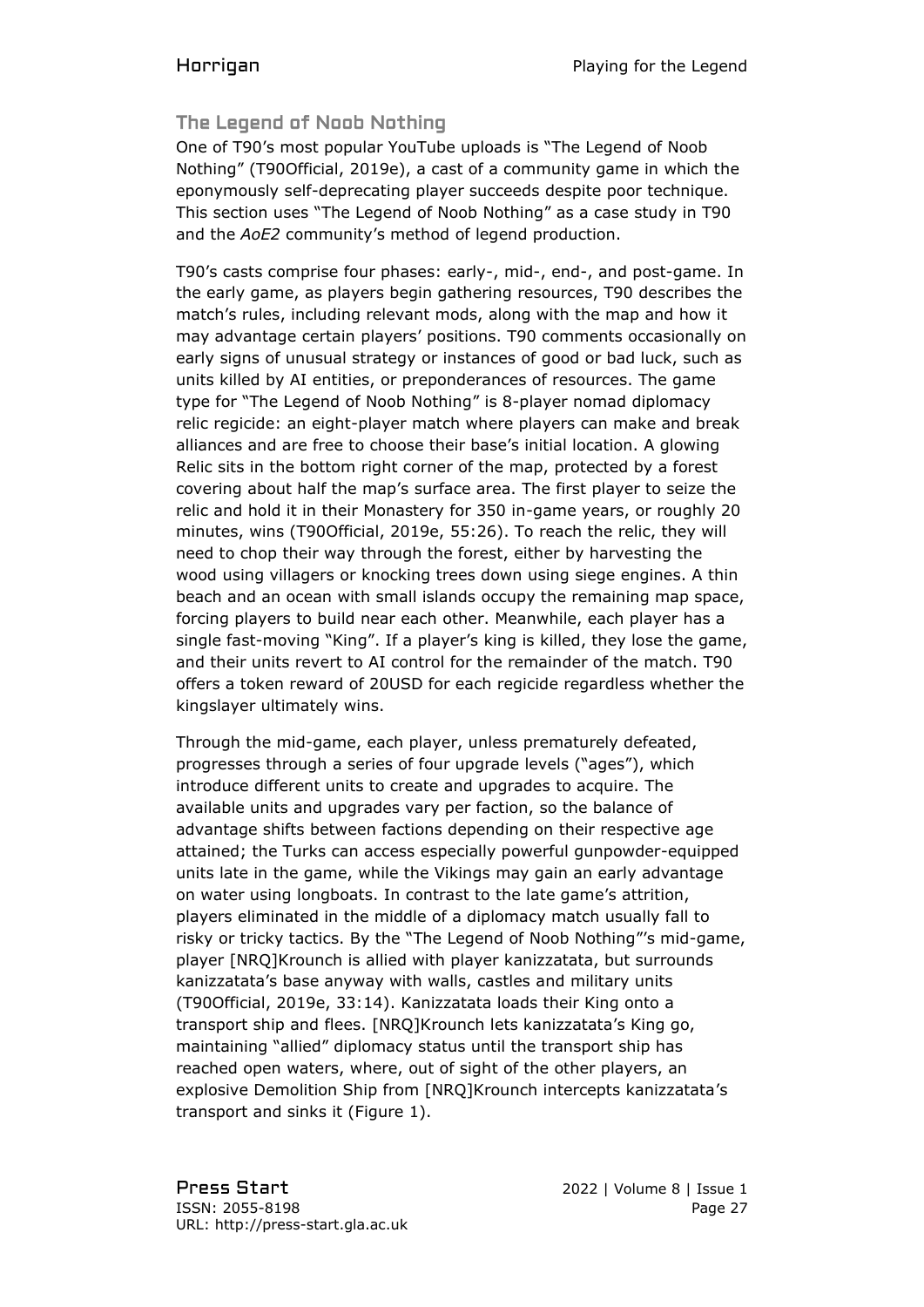

Figure 1. Kanizzata's transport ship sinks beneath the waves (yellow, centre) while three demolition ships belonging to erstwhile ally [NRQ]Krounch (red) linger in the area. Trading vessels belonging to tobinho\_27 (turquoise) go about their business in the background (T90Official, 2019e, 33:48).

As the late game emerges, Noob Nothing chops a path through the forest using villagers, builds a Monastery, produces a Monk, gathers the Relic, and houses it in the Monastery, starting the victory countdown timer. Noob then demonstrates inept micromanagement by destroying several of their own units and buildings with cannon shots presumably intended to create clearings in the forest. As the timer ticks down, the other more mechanically proficient players struggle to reach and destroy the monastery. One player, tobinho\_27, suddenly becomes disconnected from the game just before completing their own path through the trees. An underdog story emerges; the livestream audience roots for Noob. Seconds before the other players would have intervened, Noob wins, and becomes the "legendary" subject of T90Official's eponymous video. (The post-game consists entirely of colour commentary as T90 analyzes match statistics, such as who produced the most units or buildings, who mined the most gold, et cetera.)

# Agôn and Paidia: Making Space for the Legend

### What Count as Possibility Spaces?

Game studies has addressed legendary play through a conceptually related but textually scattered set of terms. Roger Caillois's (1958/2001) sociology of play includes six categories: four forms of play, agôn, alea, ilinx, and mimicry; and two aspects of play, ludus and paidia. Caillois situates ludus and paidia as the extrema of a spectrum, with ludus emphasizing reliable rules, like T90's offer of 20 dollars per regicide, and

Press Start 2022 | Volume 8 | Issue 1 ISSN: 2055-8198 Page 28 URL: http://press-start.gla.ac.uk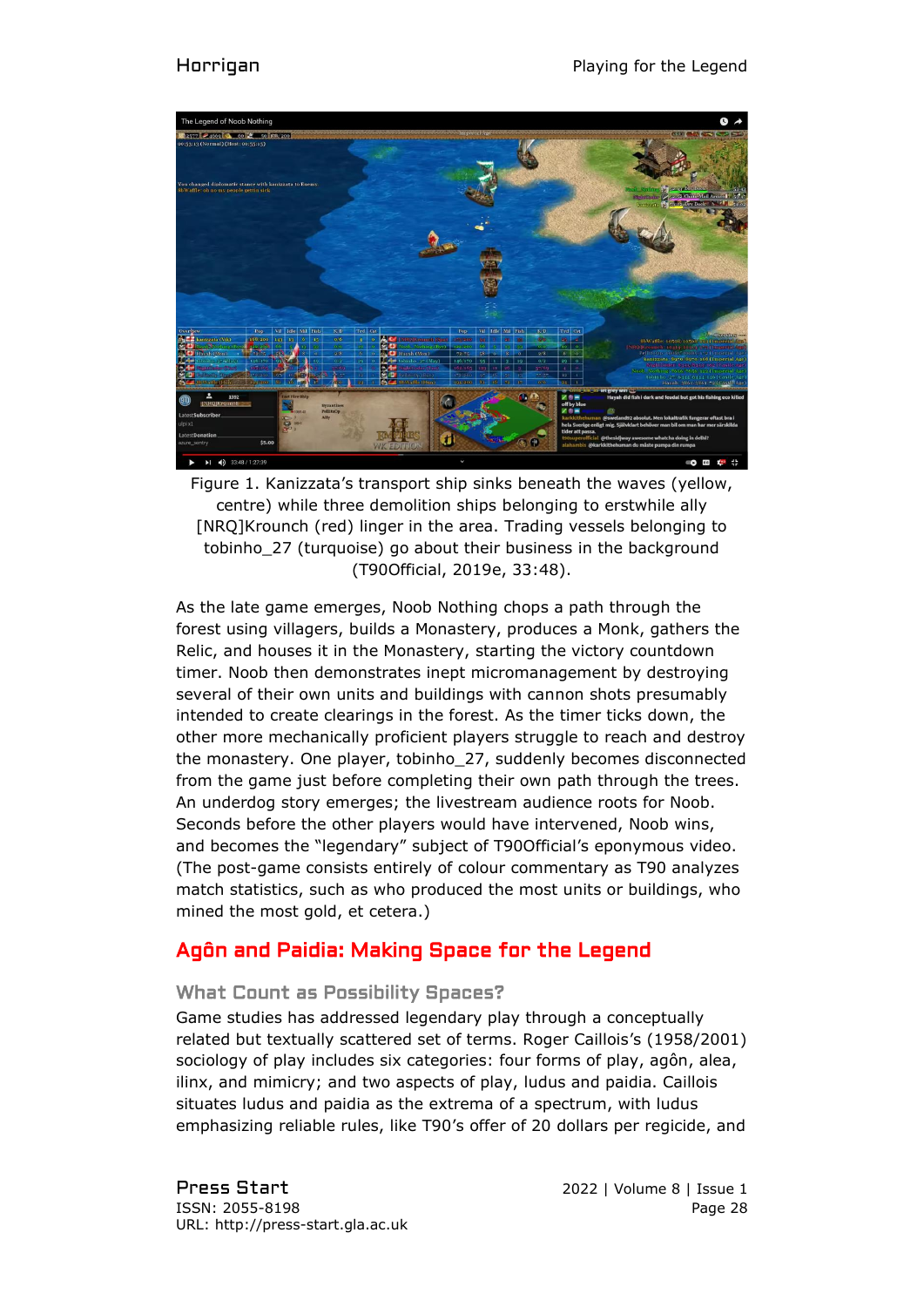paidia emphasizing freedom and creativity, as exemplified in the practice of creating a new game map.

Caillois's typology has sometimes been reduced by assigning its categories to political camps. For example, Josh Jarrett (2016) relates ludus with competition and commodification, implying that paidia offers an avenue of freedom from capitalist corporate interpellation. Although such a direct association between ludus and capitalism might be tempting, capitalist society includes obvious examples of commodified paidia, as with social media services that leverage users' myriad content-creation activities to gain attention and revenue. Although such neoliberal developments did not prevail much in Caillois's time, today's capitalism instrumentalizes paidiac freedom as effectively as it does ludic regulation. Thus, neither ludus nor paidia on its own offers much by way of political rallying point.

In a less reductive reading of ludus and paidia, Graham Jensen (2013) argues that each leads to the other, for example producing opportunities for each other, as when competitive athletes perform paidiac celebratory gestures following moments of ludic success (Turner, 2012). Jensen cites player-created metagames as his main example. Both in the case of meta as known rational strategy, and metagame as new game defined by house rules using the same software, we find players operating within extant rulesets (ludus) but experimenting with new practices (paidia), thus arriving at new prescriptions (ludus) which players sometimes deviate from (paidia), thus constituting a creative cycle. In terms of Margaret Boden's (2004) concepts of exploratory and transformational creativity, ludus defines a space to explore, which players eventually transcend through acts of transformation. Per Jensen, "inevitably, paidic games transform into ludic games as implicit rules and goals become explicit" (2013, p. 71). Yet further, I do not think we always need to textualize or explicate ludus to practice and think it. Ludus arises from convention.

Jensen (2013) relates the interproductive tension between ludus and paidia to the notion of "possibility space" posited by Will Wright, creator of *SimCity* (1989). According to Wright, a possibility space—not to be confused with a mathematical "probability space"—is the space of meaningful creativity that a game's mechanics afford its players (Wright, 2004, 6:15). Jensen quotes Ian Bogost's specification that the "possibility space of play includes all of the gestures made possible by a set of rules" (Bogost, 2008, p. 120, as cited in Jensen, 2013, p. 76). While not necessarily wrong, Jensen's reading of Bogost treads near a subtle hazard. While ludus constrains paidia, it is not the only thing that so does. Ludus is no more gameplay mechanics or software procedure than it is the physical properties of mouse, keyboard, controller, or human body. Like paidia, ludus arises from sentient agency, rather than the mere presence of material conditions. While another avenue of study might examine Caillois's typology through an object-oriented framework

Press Start 2022 | Volume 8 | Issue 1 ISSN: 2055-8198 Page 29 URL: http://press-start.gla.ac.uk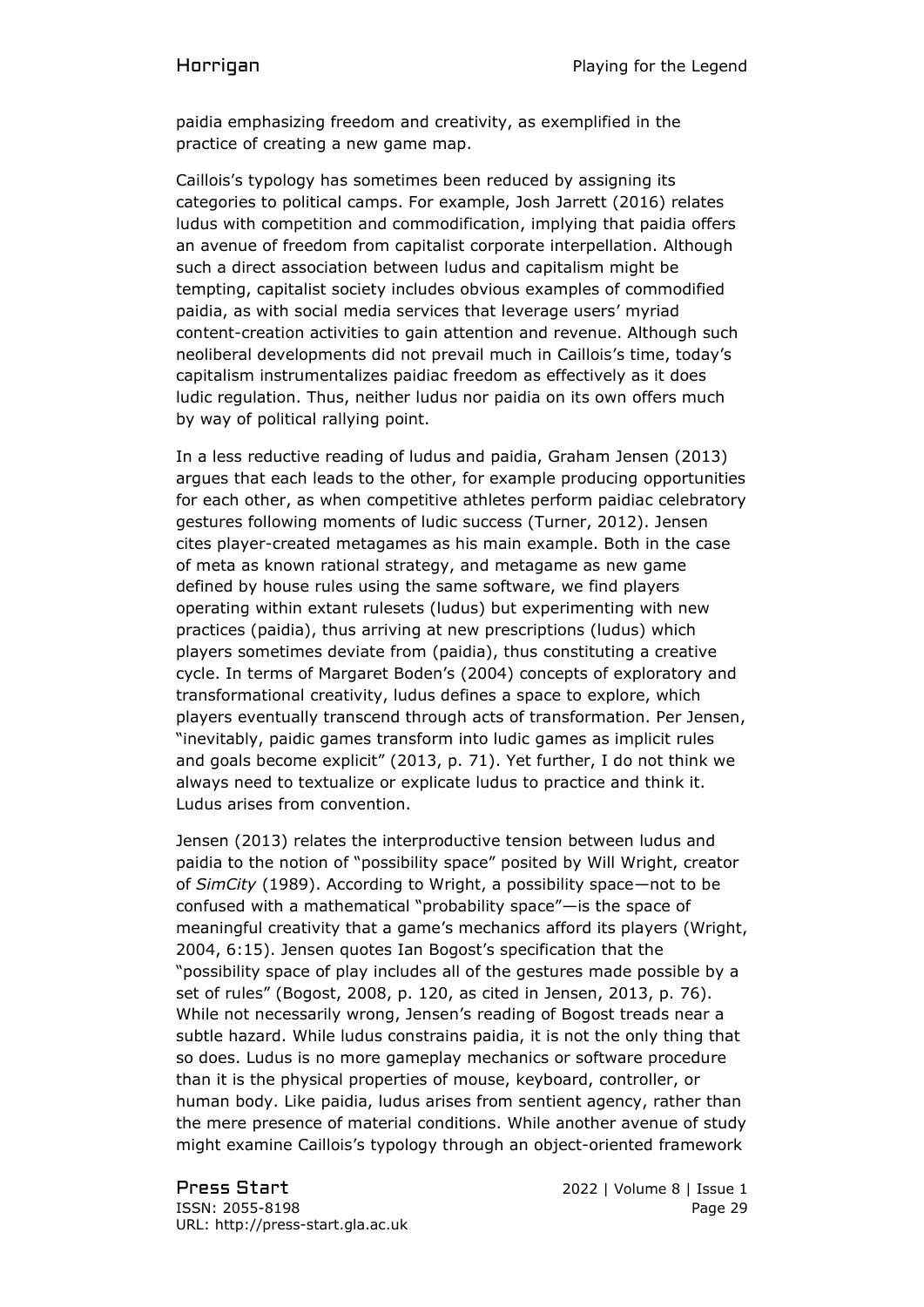that privileges sentience to a lesser degree, I think it wisest for now to avoid reducing ludus to simply "that which limits and affords." Ludus and paidia together give affective shape to a possibility space. They cause possibility spaces to have edges, while simultaneously enabling those edges to move and mutate.

Wright (2004) specifically builds upon the idea of possibility space to articulate an interdisciplinary account of simulation videogames. According to Wright, possibility spaces appear in fixed-media narratives as fictional environs through which the characters of a narrative proceed. In fixed media like film and television, the narrative path is typically singular, in contrast to the pluripotential "procedural narrative" that a player's choices can generate within a gameworld (4:40). Per Wright, the possibility space of a game is written in "player language" (8:40) or intuitive meaning. It is the real "raw material" with which a developer works, above the layer of data structure that comprises programming languages and digital assets. Player language consists in "topologies" (14:03), or "meaningful nouns" (9:45) like "villager" or "tree"; "dynamics" (14:06), "meaningful verbs" like "create" or "chop"; and "paradigms" (14:06), the "grammar" of interaction between dynamics and topologies, that provide meaningful results to actions like creating a villager and sending it to chop down a tree. So Wright claims that players' in-game choices become meaningful through multiple simultaneous channels of suggestion and feedback from a game's possibility space. Hence, for example, the Low Elo Legend who built a beautifully-organized "Sim City Base" (T90Official, 2020a), made all the more epic by its impending doom at the hands of its opponent's less aesthetically-motivated army.

Wright's (2004) account suggests that possibility spaces can emerge within possibility spaces. For example, in community lexicon the term "vil-rush" (short for "villager rush") refers to the strategy of attacking opponents early in the game using teams of resource-gatherers ("'villagers"). Even as the *AoE2* community began to recognize the vilrush as a paradigm within the possibility space of strategies, the "vilrush" took on an affective valence as a means of pranking, as a meaningful noun within the spaces of player personalities and interpersonal narratives. In the multiplayer competitive simulation context of *AoE2*, it is among players' choices that we find ludic and paidiac gestures responding to each other. These choices become meanings when captured and amplified for spectators by casters and streamers, who add additional layers of meaningful words through their exegesis of the gameplay. The caster's mediating analysis feeds positively into the process whereby players give meaning to the sight of an advancing mob of villagers by learning to view it as annoying and bold.

The type of heroic play that produces legends operates at a juncture of ludus and paidia, where a player paidiacally deviates from the space of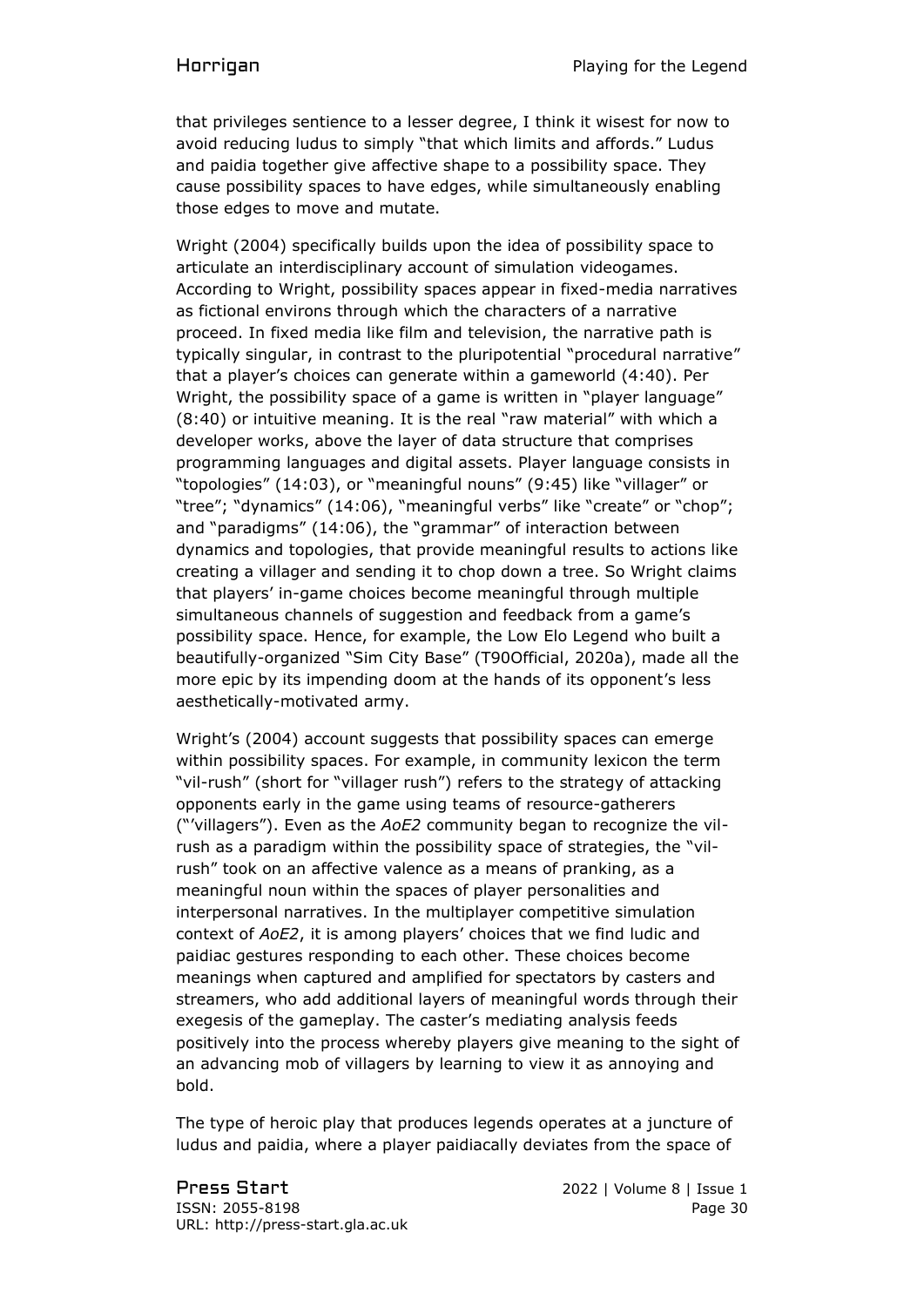recognized strategies in a way that introduces a new strat into community lexicon, and thus a new meaningful noun to become voiced by a caster. The emergent strategy, however, cannot be so generally efficient as to become a new meta. Rather, in its contingency upon the idiosyncrasies of its introducing player, this meaningful noun binds to that player's name, producing a legend.

### Competitive Acts as Rhetorical Devices

The term "modality" emerges from semiotics, where Roland Barthes used it to refer to any one of multiple simultaneous language-like sources of information present in a given practice or artefact (e.g., Barthes, 1986, p. 33), such as a movie's moving image or subtitles. Modalities are not synonymous with media or with modes of perceptual sense—both the modality of text chat and the modality of gameplay footage reach an *AoE2* player through vision, while the modality of text may emerge from audio and visual inscriptions together, as when reading text while hearing a computerized text-to-voice reader. I use the cumbersome suffix "ality" here to avoid accidental conflations between modality and sensory mode.

In game studies, multimodal discourse analysis offers a way of addressing the multiple distinct streams of meaningful information running through a medium known for converging many. Jason Hawreliak (2013) distinguishes several modalities present in many videogames: text, images, music, and, most characteristically, procedurality, i.e., "the rules, systems and parameters of a game" (p. 81). Hawreliak's analysis, together with Wright's, accounts for the intuitive distinction between the literary narrative unfolding in, say, an opening cutscene exposing the history of the gameworld, and Wright's (year) "procedural narrative," which unfolds as the gameworld responds to the player's choices within it. But Hawreliak oversimplifies procedurality by reading it as a single modality and ascribing it more to the game than to the socially constructive activities of players and spectators.

This oversimplified notion of procedurality as message from developer has guided various discussions of what has come to be called procedural rhetoric. In semiotics, a "rhetoric" is a way of meaning-making using a specific modality. It figures in Barthes's (1957/1972) account of mythology as "a set of fixed, regulated, insistent figures, according to which the varied forms of the mythical signifier arrange themselves" (p. 151). Rhetoric is immanent to both communication and persuasion; per Hawreliak (2018), "meaning is always rhetorical" (p. 8)—every act of communication is in some way an act of persuasion, appealing to and reinforcing an underlying system. A "procedural rhetoric" is a rhetoric in the modality of gameplay mechanics (Bogost, 2007, p. 1). For example, Hawreliak describes how *Mafia III* (Hangar 13, 2016) manifests an "interactive expression of structural racism" by having the Black playercharacter occasionally assailed by non-player-character police for no deserved reason (2018, pp. 80–81). Readings of procedural rhetoric

Press Start 2022 | Volume 8 | Issue 1 ISSN: 2055-8198 Page 31 URL: http://press-start.gla.ac.uk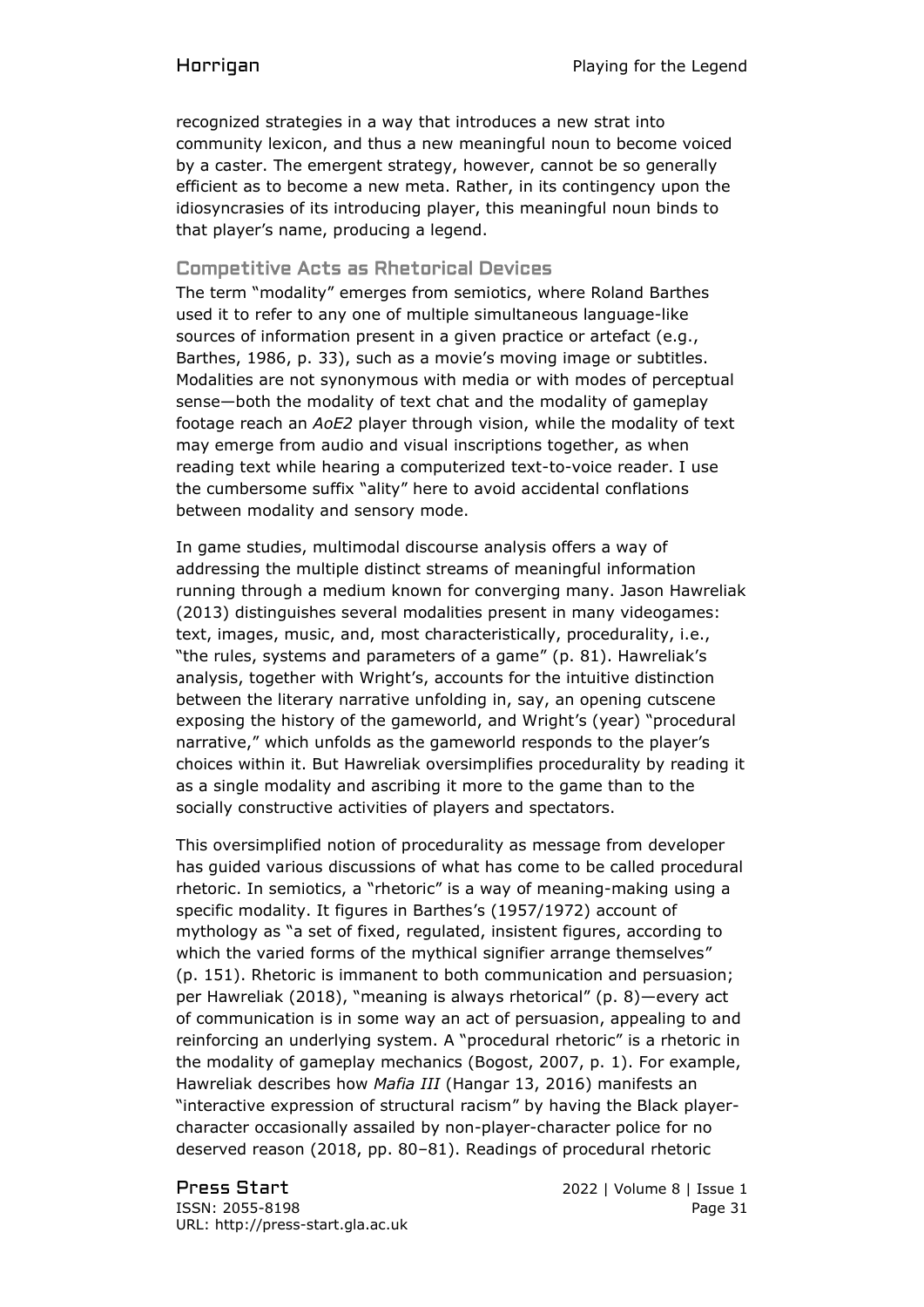typically proceed from the idea—reminiscent of cinema's "auteur" theory (see Truffaut, 1954)—that "behind any videogame there is a specific view of the world, a perspective on what certain actions are for, and a point of view about what "victory" and "defeat" mean and how they are attained" (Pérez-Latorre et al., 2017). In choosing procedures, a developer conveys a worldview.

Running alongside what has come to be known as "procedurality" (Sicart, 2011), a different, ethnographically-informed approach to game studies has long accorded players more agency than they would seem to possess as receptors for the rhetorical gestures of developers. In *Communities of Play* (2009/2011), Celia Pearce tells the story of what she referred to as "'the Uru Diaspora'—the movement of an online community to several different virtual worlds and games in the wake of the destruction of their own" (Boellstorff, 2011, p. viii). To summarize Pearce's results: after Ubisoft cancelled the online multiplayer puzzlesolving adventure game *Uru Live* (Cyan Worlds, 2003) in February 2004, some of its beta testers recreated parts of the virtual world of Uru in other games, especially the simulation game *Second Life* (Linden Lab, 2003). Some of Uru's players advocated for and built various versions of the world of Uru over the following decade, showing how a player community could shape a multiplayer game.

Given Pearce's (2009/2011) results, caution must be taken not to apply the concept of procedural rhetoric oversimply as a description of the communicative power of the developer. In multiplayer contexts, even those framed as apparently straightforward competitions, procedural rhetorics appear not only as developed by game designers, but as developed and enacted by players for each other's benefit (or chagrin). Antagonizing another player with a vil-rush, secretly blowing up another player's king with a demolition ship, and sending resources to another player, are three different strategic gestures all afforded by *AoE2*'s procedures yet done in community games for purposes defined by players rather than developers. The first is to some extent a prank. The second seeks 20 dollars and glory in the eyes of spectators, while trying to mitigate the cost of that achievement within the social metagame. The third sometimes occurs for diplomatic reasons, and sometimes simply performs largesse. While Wright's design philosophy for *SimCity* was to avoid overly influential procedural rhetoric so that players could develop their own purposes within a very large possibility space, the *AoE2* community shows through its binding of strategies with meanings that videogames need not be explicitly open-ended for players to treat them as expressive media. Rather, if so inspired, players may build discourses out of whatever they have at hand. We can see in *AoE2* strategic combat becoming expressive combat, in which the game becomes worth playing, and the fight becomes worth having, as tactics become messages.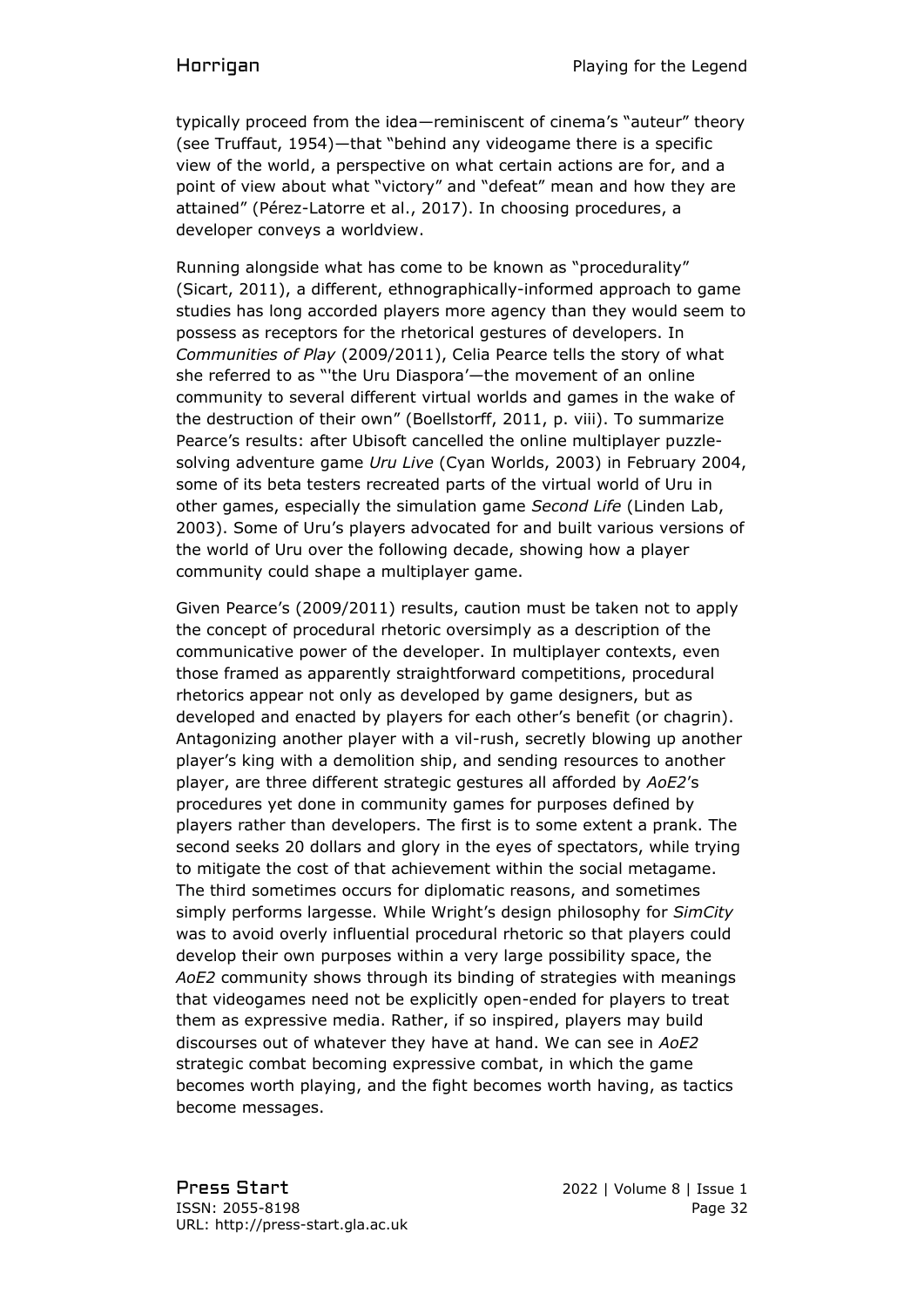## Design for Play for the Legend

Playing for the legend offers at least two benefits. First, where Chris Paul's (2011) work on theorycraft showed how player discourse can reduce the diversity of competitive strategies by promoting optimal approaches and discouraging alternatives. Consequentially, playing for the legend can prevent a community's repertoire of strategies from over-optimizing and thus stagnating. Second, playing for the legend helps to create a player culture with places for both highly and lowly skilled participants. Although even the most virtuosic *AoE2* players value legendary gameplay, it is unnecessary to win to become a legend. Legendary play is an outcome orthogonal to victory; it involves behaviour deviating from the accepted norms of efficient strategy. As a counterpoint to the zero-sum ludic meritocracy of winning, playing for the legend promotes the development of a sporting etiquette, because even a losing player may become noteworthy as a participant or protagonist of legend.

Barthes (1957/1972) used the term "legend" less formally than "myth." A legend may be a story, a version of history, or sometimes that for which T90 uses the term: a story embodied in, and bound up with, a person (p. 69). Myth, on the other hand, is a form, not an object: a semiotic structure shaping perception and substituting for reality, appropriating some objects as stand-ins for others (Barthes, 1972, p. 132). Legends are special figures within myth. For the *AoE2* community, legends serve as symbols within several intersecting mythologies. There is the mythos of historically dramatized "great men," wherein great deeds signify the quality and magnitude of great players. This mythos is both hyperstitious and hyperbolic, the product of participants trying to make as much of their play as they can; and it receives support from game mechanics that represent historical events as fast-moving and affected by the actions of individual units. Along the way, this mythos intersects with symbols of societal histories, as reflected in the languages different factions' villagers speak or the tactics within which each unit performs efficiently. The intersection of these two mythologies is dissonant, as in the spectacle of catapults knocking down trees or villagers running faster than the speed of sound. The legends that emerge in such a syncretic space are then both mythological and counter-mythological, figures of laughter as much as triumph, both moderating the toxicity potentiated by a focus on raw dominating victory and resisting easy mappings between in-game actions and representations of real events or geopolitical dynamics. *AoE2* affords autonomy through silliness.

The humour involved in legend-making is typically the kind of goofiness Olga Goriunova called "new media idiocy" (2013). Players may "troll" each other by deploying armies of an unusual type of unit, or enacting short-term high-risk strategies that disrupt opponents' preferred strats by deviating from established metas. Troll plays thus perform a kind of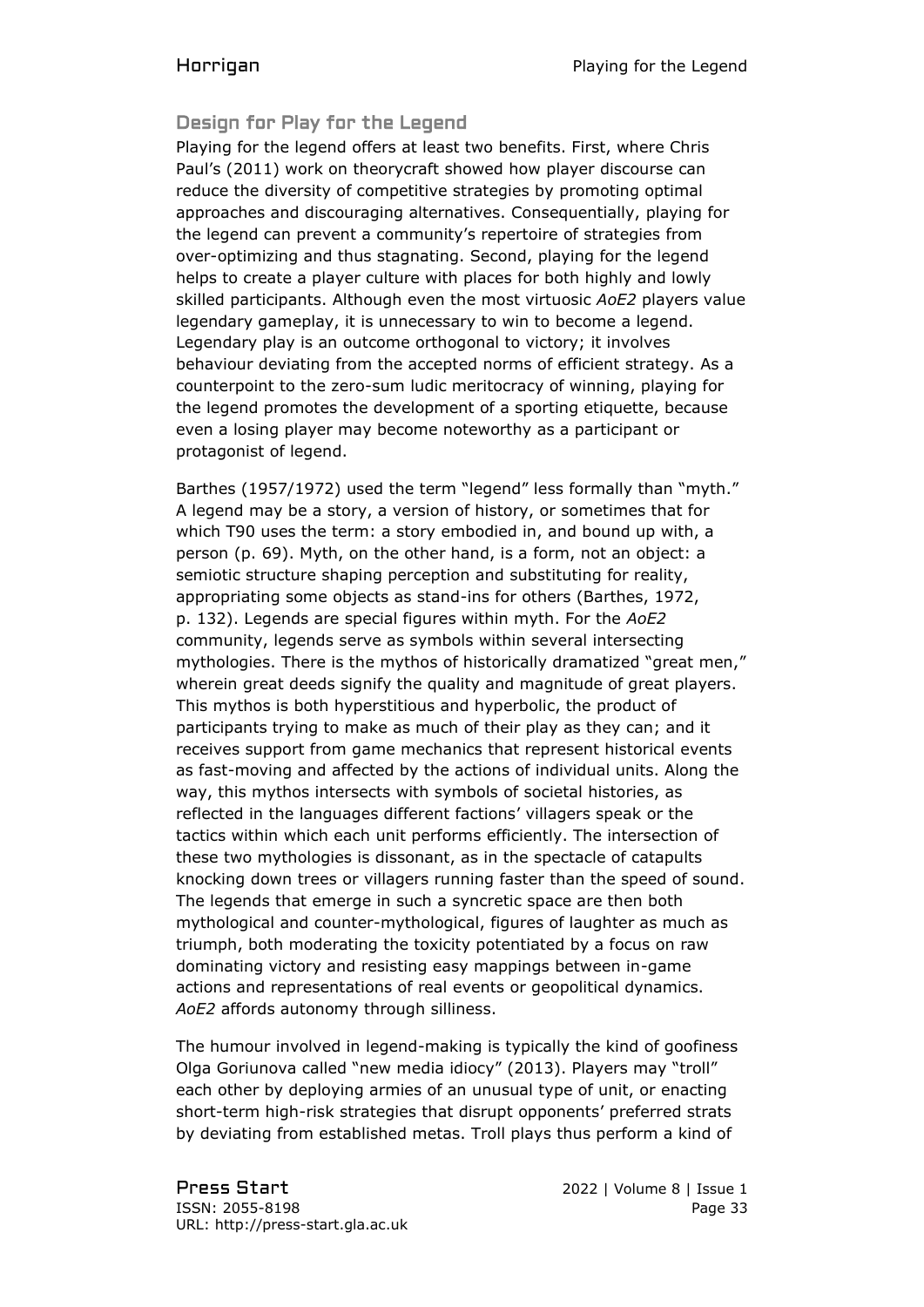kitsch, a poor yet aesthetically distinct taste in combat style. One such prank is the vil-rush, which rarely succeeds in overwhelming the opponent, but it often provokes a desperate and thus undignified response that interrupts more intricate strategies that would have taken until later in the game to develop (T90Official, 2019f, 32:31). All parties to the vil-rush are impelled to abandon self-seriousness.

The *AoE2* community may rejoice in its syncretic imagery, in new media idiocy, and in tautological humour—you should do it for the legend because the legend is worth doing it for—as a buffer against the earnest technomasculinity that would celebrate gamers as agents of genuine innovation and triumph (see Kocurek, 2015, p. xxi). There are two benefits to such a buffer. First, the many defeated players in a community game can respect legendary play without feeling beaten down by it, inspired less by the "cruel optimism" (see Berlant, 2011) of aspiration to superiority than by the prospect of playing their own role in a game ridiculous enough to gain some autonomy from the power structures of the rest of the world. Second, the goofiness of legendary play indicates an irony inherent in playful victory: that great play does not signify dominance or technological genius as applicable to the wider world. Great *AoE2* players cannot necessarily expect to be greeted with respect, deference, submission, or attraction outside of *AoE2*; and for emotionally invested players, the humour inherent in playing for the legend may mitigate the potential trauma of moving back and forth between a welcoming gaming community which to some extent reveres their skills, and potentially less welcoming offline environs where success in *AoE2* is not widely valued. Tautology, irony, and unhidden cognitive dissonance, as discursive strategies, limit the importance of each match's outcome, implying a *memento mori* with each gaming triumph.

Note, however, that the strategies used by *AoE2* players to define a comfortable space for themselves do not necessarily make the community welcoming for everyone. The culture surrounding *AoE2* is or at least appears—mostly populated by men, and the lingua franca of the online community, along with the language of spectation and casting, is primarily English. The genealogies of patriarchy and imperialism evident in the game's imagery and ludic systems continue through the demographic composition of the game's community - a community that this essay's author, an English-speaking 29-year-old male - fits into relatively generically. While, as this paper has described, there are positive lessons to be learned from the culture surrounding *AoE2*, there are also negative lessons in the game's disproportionate focus on warfare, men, and open spectacle, and perhaps especially open spectacle at the expense of consent to spectacle. *AoE2* is a relic of a prior, more masculinist, era of game design. Its good aspects, if incorporated into future developments, should be understood as the proverbial baby retrieved from an environment of toxic bathwater.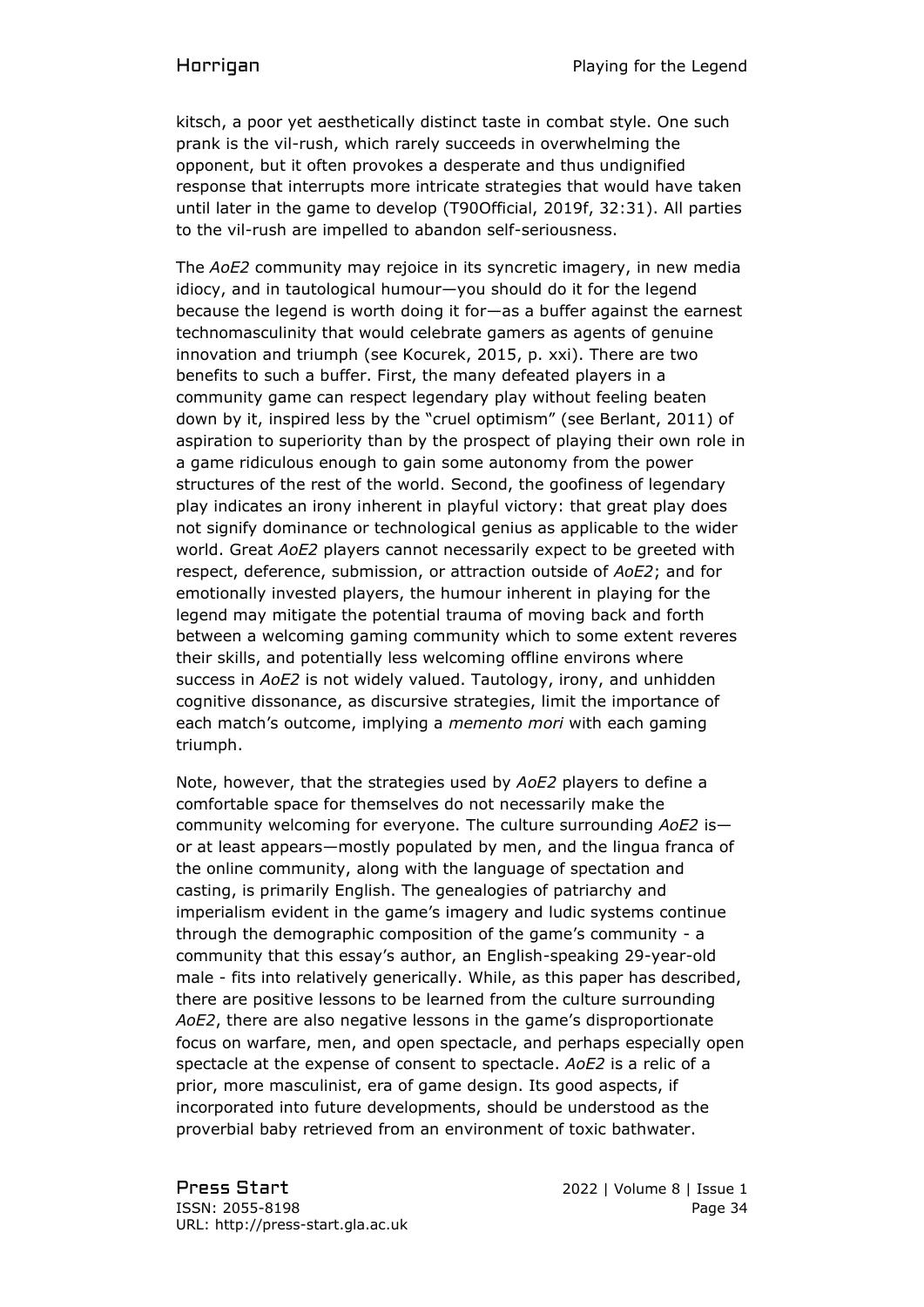*AoE2*'s current community receives support from several features, some provided by developers in the initial design of the game, and some made afterwards by community members. I have identified the following:

- 1. Discrete matches, each with a ludic, agônic outcome. Each *AoE2* match is a simulation to which ludus and agôn give narrative shape.
- 2. A large possibility space of strategies that, while maintaining consistent rules throughout each match, drastically change the pace, rhythm and focus of other players' experiences.
- 3. A large possibility space of modification and further development. In this case, a mapmaking mechanic that lets players create their own modules without professional software programming expertise.
- 4. The presence of choices like that between salmon and other fish strategically frivolous, i.e. inconsequential to the outcome of victory or defeat, and thus inviting inscription with meanings beyond the agonic.
- 5. A casting service affording both real-time engagement and what we might call *after-time* archiving. In the case of *AoE2*, the casting service emerges largely through indie labour, and particularly through that of one caster who functions akin to Barthes' (1972) "mythologist" (1972): sometimes participating as a high-level player, but usually not one competing for prizes; living the action "vicariously" (p. 157), "decipher[ing] the myth" (p. 127), but "us[ing] a terminology adapted to it" (p. 119).
- 6. Diplomacy, and with it, a chat mechanic, enabling the social metagame.
- 7. A virtual world that balances a deep repertoire of researchable, dramatic backstory—in this case, the history of the Middle Ages as symbolized in depictions of cultures from around the globe against an overtly unrealistic style of symbolic representation; for example, a population of 200 units standing in for an entire civilization.

# **Conclusion**

An open question in game studies concerns the evaluation of strategic depth (Lantz et al., 2017). The case of *AoE2* suggests that researchers should not focus too narrowly on depth as a matter of competitive playability, whether for highly or lowly skilled players. Rather, there is the matter of what we might call "inter-Elo depth," the compatibility of high and low skill levels within the same match; and further still, strategic depth sometimes corresponds to a game's support not only for diversity of strategies but also of deviance among goals, some of which provide satisfaction to players for reasons combining competitive play with the wider concerns of social life.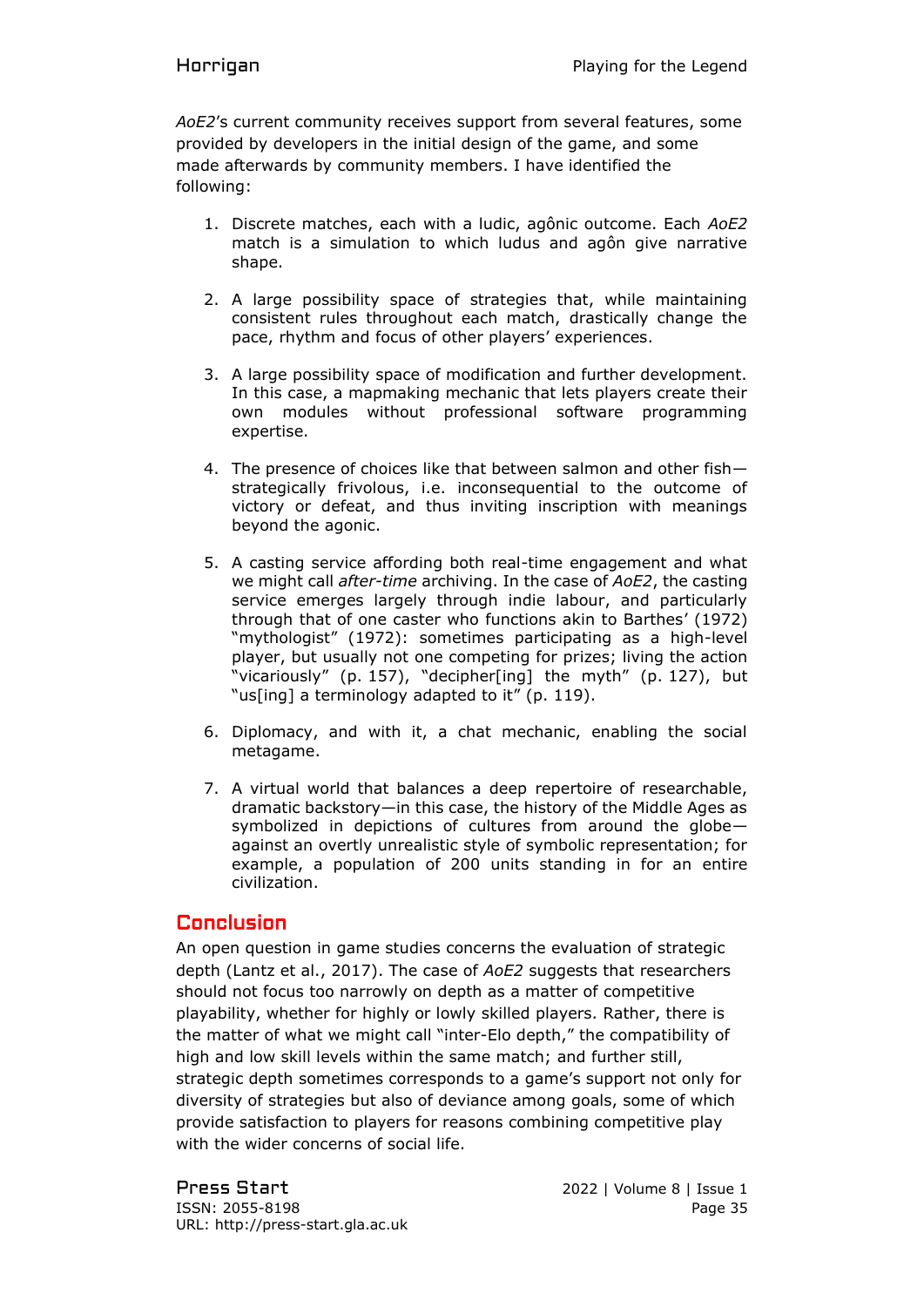Yet *AoE2*'s utility as a lesson for developers is complicated by the role of the community. Developers did not plan out all the ways that players would commune around their product. Rather than attempt to prescribe (and monetize) individual gestures, identities or interactions, they designed a framework in which each type of interaction affected others, in an ecology of interrelated mechanics. Developers' hands-off attitude toward the emergent possibility space of player strategy has likely contributed to *AoE2*'s long life as a platform for creative, competitive and communal play, in which metas and their meanings are the purview of the players. With respect to this design philosophy—we might call it a "sandbox ethic" of competitive strategy, for the way that it emphasizes emergent configurations over preconceived structures—*AoE2* is the pinnacle of the series. Its sequels, *Age of Mythology* (Ensemble Studios, 2002) and *Age of Empires III* (Ensemble Studios, 2005), each paired back the strategic possibility space. $3$ 

In contrast to script-driven forms of digital heroism wherein a player takes on the mantle of a pre-designed hero and chooses among preconceived quests, this essay has described a form of heroism emerging from the relationship between player traits and evolving community norms. While possessed of some autonomy from other forms of ostentation and virtue at large, and promoted by a particular trendsetting caster, "playing for the legend" in *AoE2* is informed by broader currents of internet humour and aesthetic value. In playing for the legend, a player expresses through competitive acts a persona whose charisma persists whether or not victory is attained.

# Acknowledgements

Thanks to Alex Nelson and Michael Dembek for pushing me to play *AoE2* again after more than a decade's hiatus.

# References

Barthes, R. (1986). *Elements of semiology* (A. Lavers & C. Smith, Trans.). Hill and Wang.

Barthes, R. (1972). *Mythologies* (J. Cape, Trans.) The Noonday Press. (Original work published 1957)

Berlant, L. (2011). *Cruel optimism*. Duke University Press.

Bettner, P., & Terrano, M. (2001, March 22). *1500 archers on a 28.8: Network programming in Age of Empires and beyond*. Gamasutra. https://www.gamasutra.com/view/feature/131503/1500\_archers\_on\_a 288 network .php

<sup>&</sup>lt;sup>3</sup> For example restricting the locations and numbers of Town Centres, respectively.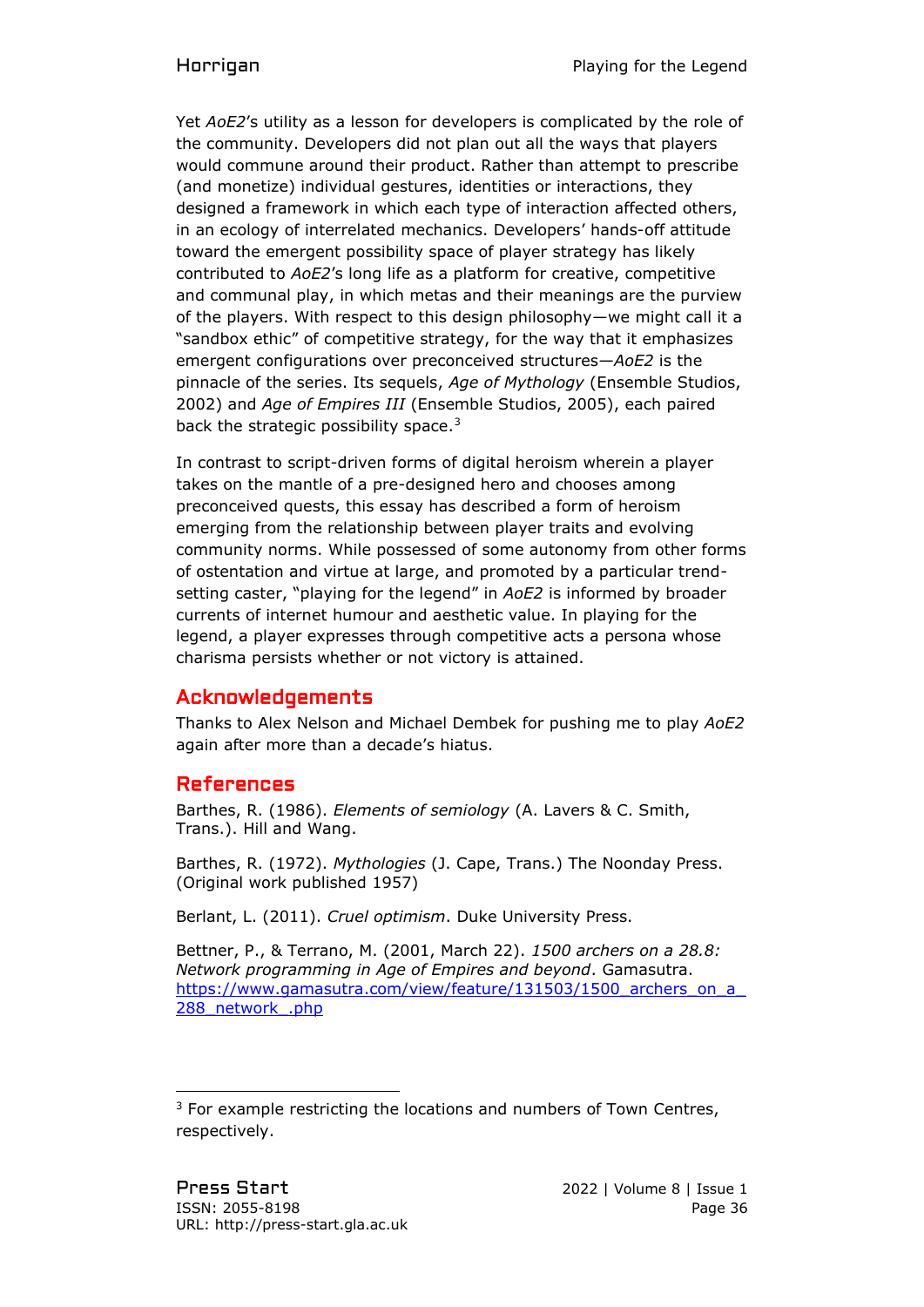Boden, M. A. (2004). *The creative mind: Myths and mechanisms*. Routledge. (Original work published 1990)

Boellstorff, T. (2011). Methods of culture. In *Communities of play: Emergent cultures in multiplayer games and virtual worlds*. MIT press.

Bogost, I. (2007). *Persuasive games: The expressive power of videogames*. MIT Press.

Boluk, S., & LeMieux, P. (2017). *Metagaming: Playing, competing, spectating, cheating, trading, making, and breaking videogames* (Vol. 53). University of Minnesota Press.

Burwell, C., & Miller, T. (2016). Let's play: Exploring literacy practices in an emerging videogame paratext. *E-Learning and Digital Media, 13*(3– 4), 109–125.

<https://journals.sagepub.com/doi/pdf/10.1177/2042753016677858>

Caillois, R. (2001). *Man, play, and games* (M. Barash, Trans.). University of Illinois Press. (Original work published 1958)

Caldwell-Gervais, N. (2020, month + day). *How does Wolfenstein: Youngblood compare to previous Wolfensteins? [Spoilers]* [Video]. YouTube.<https://www.youtube.com/watch?v=kvINeAlslSs>

Champlin, A. D. (2019). *Making games watchable: Broadcasting video games and playing attention* (Doctoral dissertation, UC Santa Barbara). <https://escholarship.org/uc/item/01q0c2n8>

Cyan Worlds. (2003). *Myst online: Uru live* [PC]*.* Ubisoft.

Debus, M. S. (2017). Metagames: On the ontology of games outside of games. *Proceedings of the 12th International Conference on the Foundations of Digital Games*. <https://dl.acm.org/doi/pdf/10.1145/3102071.3102097>

Dico, SirLaurenceNZ, Emiel, abductedPlatypus, n\_brain, & bowSwung. (2019). *CaptureAge* [PC]*.* <https://captureage.com/>

Ensemble Studios. (1999). *Age of empires II* [PC]*.* Microsoft.

Ensemble Studios. (2002). *Age of mythology* [PC]*.* Microsoft Game Studios.

Ensemble Studios. (2005). *Age of empires III* [PC]*.* Microsoft Game Studios.

ESports Earnings. (2021). *Age of Empires II*. <https://www.esportsearnings.com/games/179-age-of-empires-ii>

Glas, R. (2015). Vicarious play: Engaging the viewer in Let's play videos. *Empedocles: European Journal for the Philosophy of Communication, 5*(1–2), 81–86.

Goriunova, O. (2013). New media idiocy. *Convergence, 19*(2), 223–235. <https://journals.sagepub.com/doi/10.1177/1354856512457765>

Hangar 13. (2016). *Mafia III* [PC]*.* 2K Games.

Press Start 2022 | Volume 8 | Issue 1 ISSN: 2055-8198 Page 37 URL: http://press-start.gla.ac.uk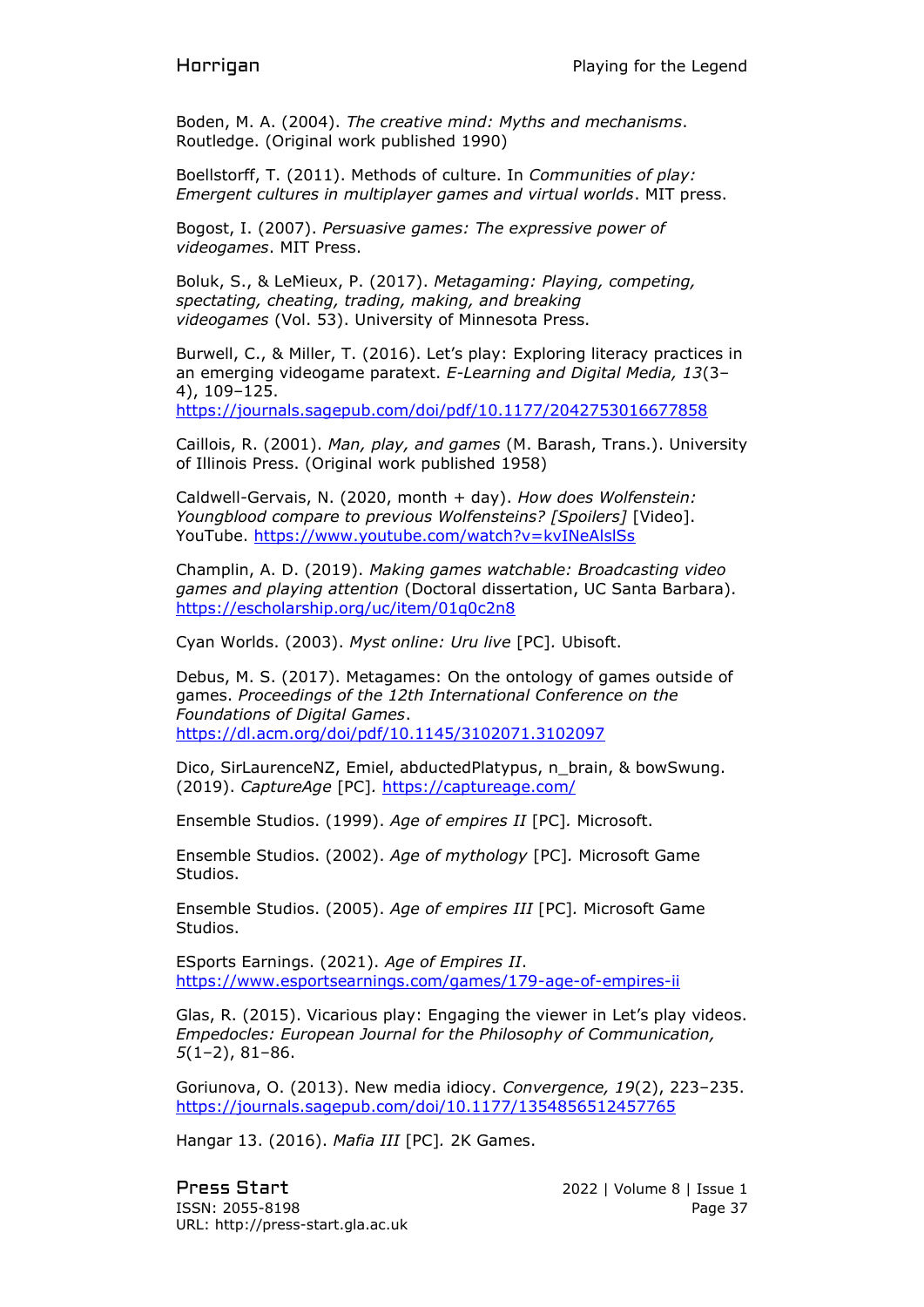Hawreliak, J. (2013, September 11). Modal rhetoric: Multimodal metonymy in videogames. *First Person Scholar*. <http://www.firstpersonscholar.com/modal-rhetoric/>

Hawreliak, J. (2018). *Multimodal semiotics and rhetoric in videogames*. Routledge.

Hera. (2021, January 6). *Malay Elephanto Extravaganza* [Video]. YouTube.<https://www.youtube.com/watch?v=siPSgD0Iwkc>

Jarrett, J. (2016). Paidia to ludus, non-commodity to commodity: Uncovering the residue of player developed custom game modes in "Zombies" and "ARAMs". *Proceedings of 1st International Joint Conference of DiGRA and FDG*. [http://www.digra.org/digital](http://www.digra.org/digital-library/publications/paidia-to-ludus-non-commodity-to-commodity-uncovering-the-residue-of-player-developed-custom-game-modes-in-zombies-and-arams/)[library/publications/paidia-to-ludus-non-commodity-to-commodity](http://www.digra.org/digital-library/publications/paidia-to-ludus-non-commodity-to-commodity-uncovering-the-residue-of-player-developed-custom-game-modes-in-zombies-and-arams/)[uncovering-the-residue-of-player-developed-custom-game-modes-in](http://www.digra.org/digital-library/publications/paidia-to-ludus-non-commodity-to-commodity-uncovering-the-residue-of-player-developed-custom-game-modes-in-zombies-and-arams/)[zombies-and-arams/](http://www.digra.org/digital-library/publications/paidia-to-ludus-non-commodity-to-commodity-uncovering-the-residue-of-player-developed-custom-game-modes-in-zombies-and-arams/)

Jensen, G. H. (2013). Making sense of play in video games: ludus paidia and possibility spaces. *Eludamos: Journal for Computer Game Culture, 7*(1), 69–80.

Johnson, M. R., & Woodcock, J. (2019a). "It's like the gold rush": The lives and careers of professional video game streamers on Twitch.tv. *Information, Communication & Society, 22*(3), 336–351.

Johnson, M. R., & Woodcock, J. (2019b). The impacts of live streaming and Twitch.tv on the video game industry. *Media, Culture & Society, 41*(5), 670–688.

Kauweloa, N. S., & Winter, J. S. (2019). Taking college eSports seriously. *Loading: The Journal of the Canadian Game Studies Association, 12*(20), 35–50.<https://doi.org/10.7202/1065896ar>

Kempe-Cook, L., Sher, S. T.-H., & Su, N. M. (2019). Behind the voices: The practice and challenges of esports casters. Proceedings of the 2019 CHI Conference on Human Factors in Computing Systems. <https://dl.acm.org/doi/abs/10.1145/3290605.3300795>

Kocurek, C. A. (2015). *Coin-operated Americans: Rebooting boyhood at the video game arcade*. University of Minnesota Press.

Lantz, F., Isaksen, A., Jaffe, A., Nealen, A., & Togelius, J. (2017). "Depth in strategic games." *The AAAI-17 Workshop on What's Next for AI in Games?* <https://aaai.org/ocs/index.php/WS/AAAIW17/paper/view/15142>

Linden Lab. (2003). *Second life* [PC]*.* Linden Lab.

MachineGames. (2019). *Wolfenstein: Youngblood* [PC]*.* Bethesda Softworks.

Nullsoft. (1998). *SHOUTcast* [PC]*.*

Paul, C. A. (2011). Optimizing play: How theorycraft changes gameplay and design. *Game Studies, 11*(2).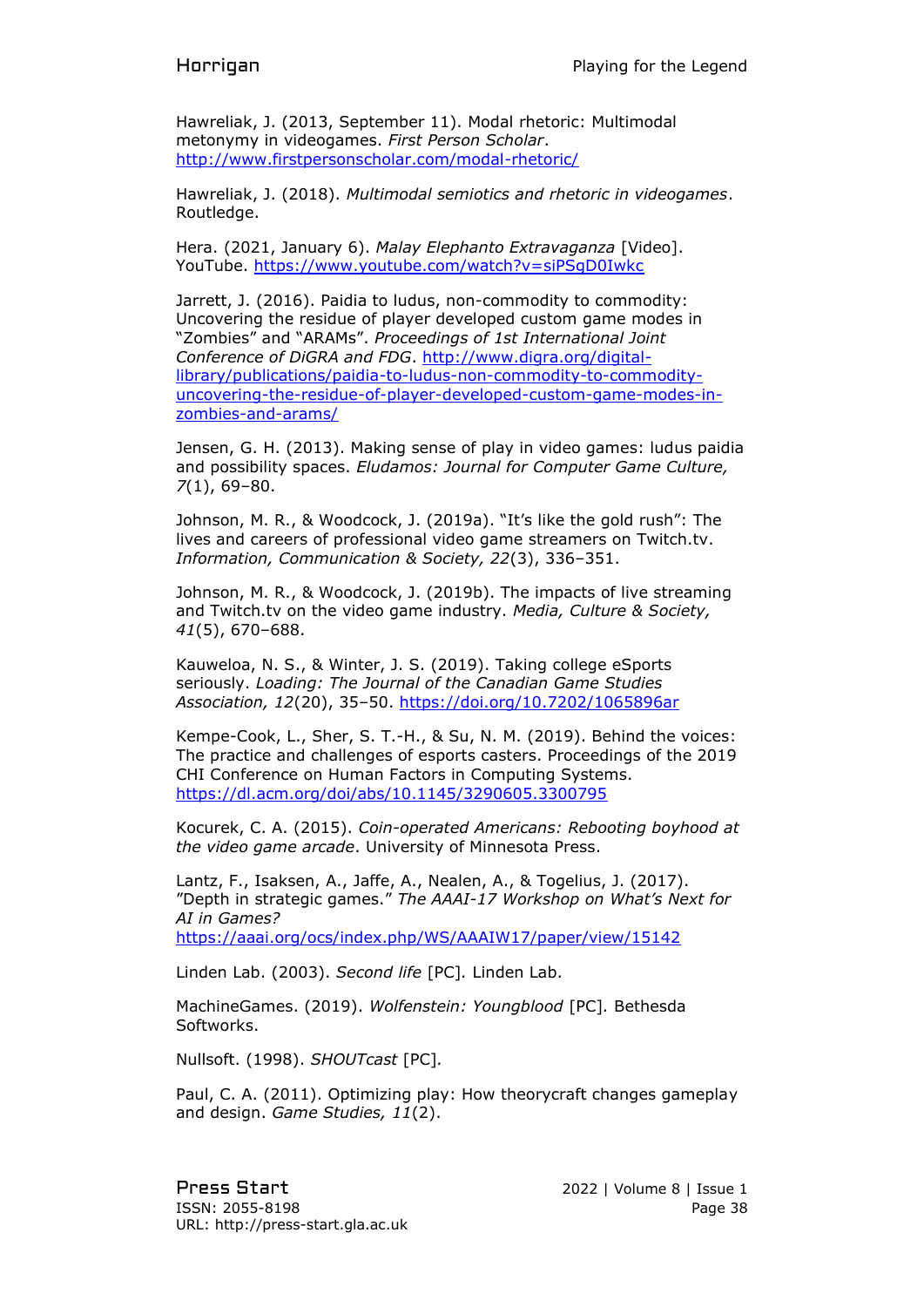Paul, C. A. (2018). *The toxic meritocracy of video games: Why gaming culture is the worst*. University of Minnesota Press.

Pearce, C. (2011). *Communities of play: Emergent cultures in multiplayer games and virtual worlds*. MIT Press. (Original work published 2009)

Pérez-Latorre, Ó., Oliva, M., & Besalú, R. (2017). Videogame analysis: A social-semiotic approach. *Social Semiotics, 27*(5), 586–603. <https://www.tandfonline.com/doi/full/10.1080/10350330.2016.1191146>

Radcliffe, D., & Schuytema, P. (2000). *Age of Empires II: The Conquerors Expansion: Official strategies and secrets*. Sybex Inc.

Robinson, P. A. (Director). (1989). *Field of dreams* [Film]. Universal Pictures.

Sicart, M. (2011). Against procedurality. *Game studies, 11*(3). [http://gamestudies.org/1103/articles/sicart\\_ap](http://gamestudies.org/1103/articles/sicart_ap)

Siege Engineers. *Siege Engineers Recorded Game Database*. Retrieved July 4, 2021, from<https://aocrecs.com/>

T90Official. (2016, August 27). *AoE2—Forest nothing!? What!?* [Video]. YouTube.<https://www.youtube.com/watch?v=CTRwNlRaw9Y>

T90Official [t90official]. (2018a, August 18). "How to Play in Community Games!?" Twitter. <https://twitter.com/t90official/status/1030966834189750275?lang=en>

T90Official. (2018b, January 7). *AoE2—Next game forest nothing* [Video] YouTube.<https://www.youtube.com/watch?v=ftqp0d1kaRc>

T90Official. (2019a, February 25). *AoE2 overlord! T90 & Dave are AWFUL gods!* [Video] YouTube. [https://www.youtube.com/watch?v=mLtn2qykI7Y&list=PLGVjiUKVQd72-](https://www.youtube.com/watch?v=mLtn2qykI7Y&list=PLGVjiUKVQd72-U168XKzV4Aw7WBY50-3e) [U168XKzV4Aw7WBY50-3e](https://www.youtube.com/watch?v=mLtn2qykI7Y&list=PLGVjiUKVQd72-U168XKzV4Aw7WBY50-3e)

T90Official. (2019b, August 26). *Forest Nothing 3 Year Anniversary!* [Video] YouTube.<https://www.youtube.com/watch?v=Q-5YlTWhXIc>

T90Official. (2019c, February 15). *AoE2 nukes!?* [Video] YouTube. <https://www.youtube.com/watch?v=77oaaUsoKy4>

T90Official. (2019d, May 16). *T90 vs Fake T90!!* [Video] YouTube. <https://www.youtube.com/watch?v=4gcHcgaCYJU>

T90Official. (2019e, May 19). *The legend of Noob Nothing*. [Video] YouTube. [https://www.youtube.com/watch?v=0fj\\_PtM-LDg](https://www.youtube.com/watch?v=0fj_PtM-LDg)

T90Official. (2019f, July 16). *The most annoying strategy #7 Villager rush!* [Video] YouTube. [https://www.youtube.com/watch?v=AuD4c\\_QF1YE](https://www.youtube.com/watch?v=AuD4c_QF1YE)

T90Official. (2019g, May 8). *Salmon Nothing!?* [Video] YouTube. <https://www.youtube.com/watch?v=NGGsj4VlbjU>